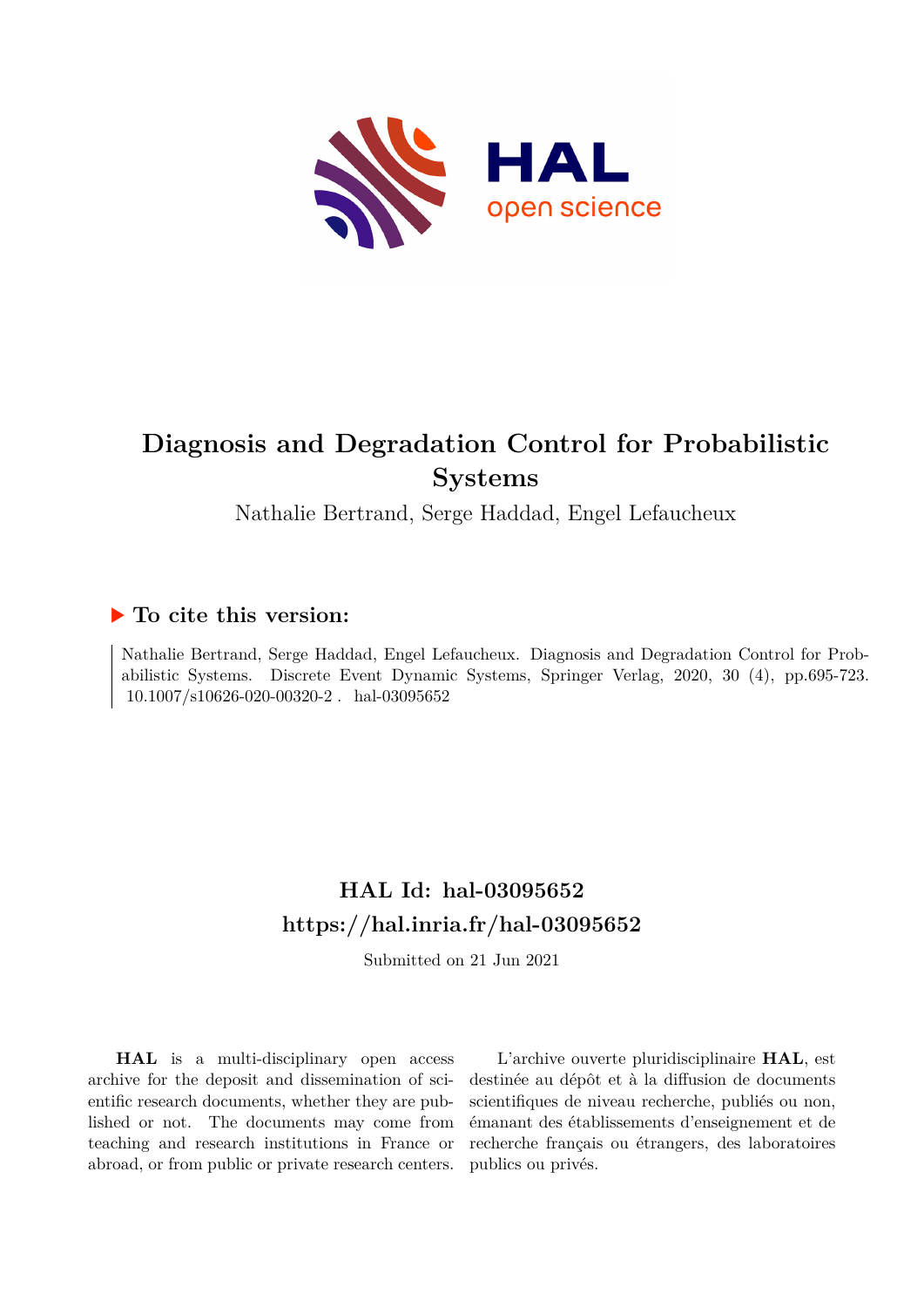# Diagnosis and Degradation Control for Probabilistic Systems

Nathalie Bertrand · Serge Haddad · Engel Lefaucheux

Received: date / Accepted: date

Abstract Systems prone to faults are often equipped with a controller whose aim consists in restricting the behaviour of the system in order to perform a diagnosis. Such a task is called *active diagnosis*. However to avoid that the controller degrades the system in view of diagnosis, a second objective in terms of quality of service is usually assigned to the controller. In the framework of stochastic systems, a possible specification, called *safe active diagnosis* requires that the probability of correctness of the infinite (random) run is non null. We introduce and study here two alternative specifications that are in many contexts more realistic. The notion of  $(\gamma, v)$ -fault freeness associates with each run a value depending on the discounted length of its correct prefix where the discounting factor is  $\gamma$ . The controller has to ensure that the average of this value is above the threshold v. The notion of  $\alpha$ -resiliency requires that asymptotically, at every time step, a proportion greater than  $\alpha$  of correct runs remain correct. From a semantic point of view, we determine the equivalences and (non) implications between the three notions of degradations both for finite and infinite systems. From an algorithmic point of view, we establish the border between decidability and undecidability of the diagnosability problems. Furthermore in the positive case, we exhibit their precise complexity and propose a synthesis of the controller which may require an infinite memory.

Keywords Stochastic systems · Partial observation · Fault tolerance · Diagnosis

The work of serge Haddad was supported by the project ERC EQualIS (FP7-308087).

N. Bertrand Univ Rennes, Inria, CNRS, IRISA E-mail: nathalie.bertrand@inria.fr

S. Haddad LSV, ENS Paris-Saclay, CNRS, Inria, Universite Paris-Saclay ´ E-mail: haddad@lsv.fr

E. Lefaucheux Univ Rennes, Inria, CNRS, IRISA LSV, ENS Paris-Saclay, CNRS, Inria, Université Paris-Saclay E-mail: engel.lefaucheux@inria.fr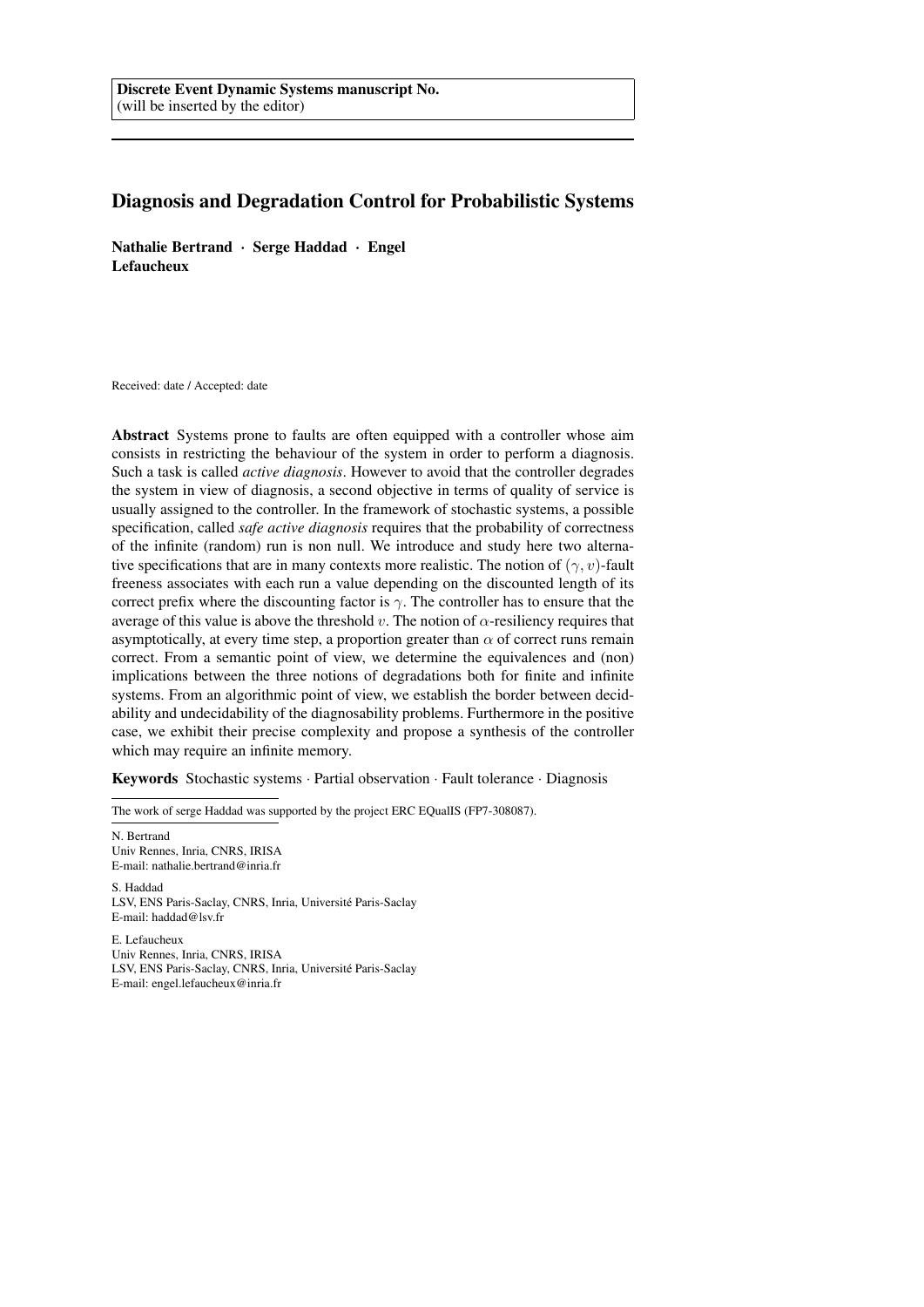# 1 Introduction

*Diagnosis.* The designer of a system aims at eliminating faults that could trigger unwanted behaviours. However, for embedded systems interacting with an unpredictable environment, the absence of faults is not a reasonable hypothesis. Thus diagnosis, whose goal consists to detect faults from the observations of the run of the system, is a crucial task. One of the approach frequently used to analyse *diagnosability* (*i.e.* the existence of a diagnoser) consists in modelling the system by a transition system whose states (depending on the internal part of the system) are unobservable and events may, depending on their nature, be observable or not. A diagnoser must fulfill two requirements: *correctness* and *reactivity*. A diagnoser is correct if it never erroneously claims a fault. It is reactive if every fault is announced after a finite delay. For finite systems, the diagnosability problem is decidable in polynomial time<sup>1</sup> while the synthesis of a diagnoser may require an exponential time [8].

*Active diagnosis.* Embedded systems are often equipped with one (or more) controller(s) in order to maintain some functionalities of the system in case of a pathological behaviour of the environment. It is thus tempting to add to the controller a diagnosis task. Formally some of the observable events are controllable and considering its current observation, the controller chooses which subset of actions should be allowed to make the system diagnosable. A system is said *actively diagnosable* if there exists a controller ensuring the role of diagnoser. In [11], the authors showed that the active diagnosability problem is decidable in doubly exponential time. Then in [7], the authors designed a single exponential time algorithm and proved the optimality of this complexity.

*Probabilistic diagnosis.* In transition systems, the unpredictable behaviours of the environment are modelled by a nondeterministic choice between the possible events from the current state. However, in order to quantify the risks induced by the faults of the systems, the designer often substitutes to the non deterministic choice by a random choice or equivalently by a weighted one. Then the model becomes a discrete time Markov chain in the *passive* case (*i.e.* without controller) and a weighted transition system in the *active* case (*i.e.* with a controller). The reactivity requirement is then adapted by requiring that *almost surely* (*i.e.* with probability 1) a fault is announced [12]. The passive probabilistic diagnosability is a PSPACE-complete problem [4] while the active probabilistic diagnosability is an EXPTIME-complete problem [2].

*Active diagnosis and degradation.* However the choices performed by the controller ensuring active diagnosis may have a pernicious effect: to detect faults, the controller sometimes could favour the occurrence of these faults! Aiming to manage the degradation of a system, a controller ensuring *safe active diagnosis* ensures the diagnosis task and a positive probability that an infinite run is correct. A quantitative version of

<sup>&</sup>lt;sup>1</sup> In this paper, we assume some familiarity with basic complexity notions, and refer the interested reader to [9].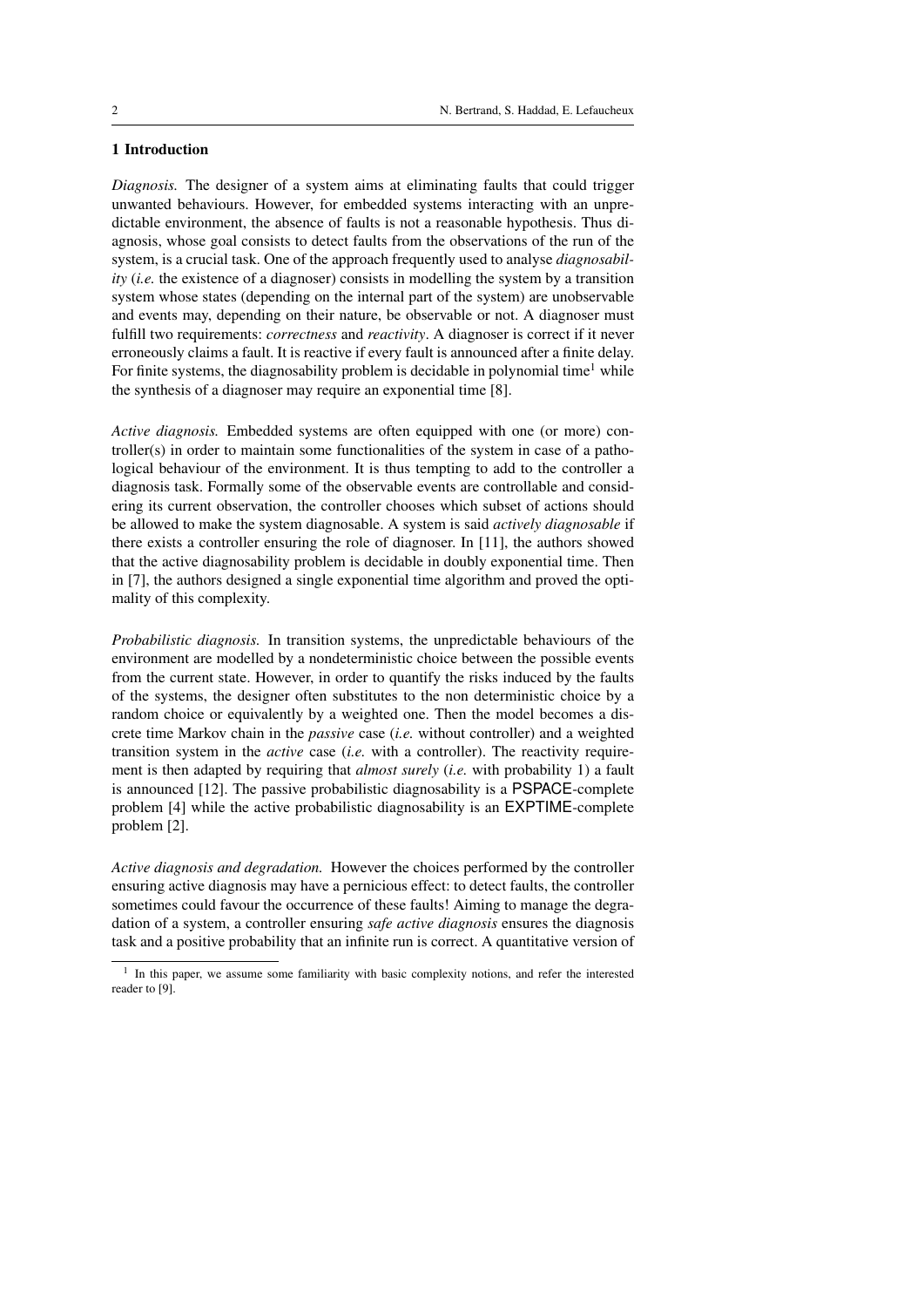this requirement fixes a probabilistic threshold  $\varepsilon$  to achieve. Safe active probabilistic diagnosability is undecidable; however, when limited to finite memory controllers, the problem becomes decidable in NEXPTIME [2].

*Contributions.* Ensuring a positive probability for correct runs is only one possible way to express a requirement on the degradation control of a system and it is not necessarily appropriate for all contexts. For instance, some systems are designed to correctly behave for a long period of time at the end of which they will be replaced by a new system. In order to address such requirements, we introduce two new specifications of degradation control:

- A system is  $(\gamma, v)$ -fault free if, when applying a temporal discount  $\gamma \leq 1$ , the mean value of the discounted length of the maximal correct prefix of a run is greater or equal to v. The qualitative version of this specification, called *lasting fault freeness* is obtained for  $\gamma = 1$  and  $v = \infty$ . This means that the average length of the maximal correct prefix of a run is infinite.
- A system is  $\alpha$ -resilient for  $\alpha < 1$  if the proportion of correct runs decreases asymptotically slower than a factor  $\alpha$  at every time step. There are two qualitative versions of this specification: a system is strongly resilient (resp. weakly resilient) if for all  $\alpha < 1$  (resp. there exists  $\alpha < 1$  such that) it is  $\alpha$ -resilient.

First we study these specifications in a passive framework. More precisely we focus on the qualitative notions. We establish that the safeness of a system implies its lasting fault freeness and its strong resiliency and that no other implication exists between the three notions. However they coincide for finite systems.

Then we analyse the active framework. We show that diagnosability combined with  $(\gamma, v)$ -fault freeness or with  $\alpha$ -resiliency is undecidable. Afterward we improve the complexity result related to safe active diagnosis with finite memory showing that the problem is EXPTIME-complete. Contrary to safe active diagnosis, diagnosability combined with (1) lasting fault freeness, (2) strong resiliency or (3) weak resiliency, reamins decidable and more precisely is EXPTIME-complete. Moreover, we establish that the additional constraints of lasting fault freeness and strong resiliency coincide in the active framework. Those decidability results are all the more surprising since the corresponding diagnosers may require infinite memory.

*Organisation.* In Section 2, we define the probabilistic transition systems and introduce diagnosis and the different specifications of the degradation of these systems. We also present the links between the qualitative versions. In Section 3, we establish the decidability status of the active diagnosability problems and, when decidable, their complexity. We then conclude and give perspectives of this work in Section 4.

#### 2 Diagnosis and degradation of a probabilistic system

#### 2.1 Probabilistic labelled transition system

We introduce a standard probabilistic model of discrete time event system based on discrete time Markov chains (see [1]).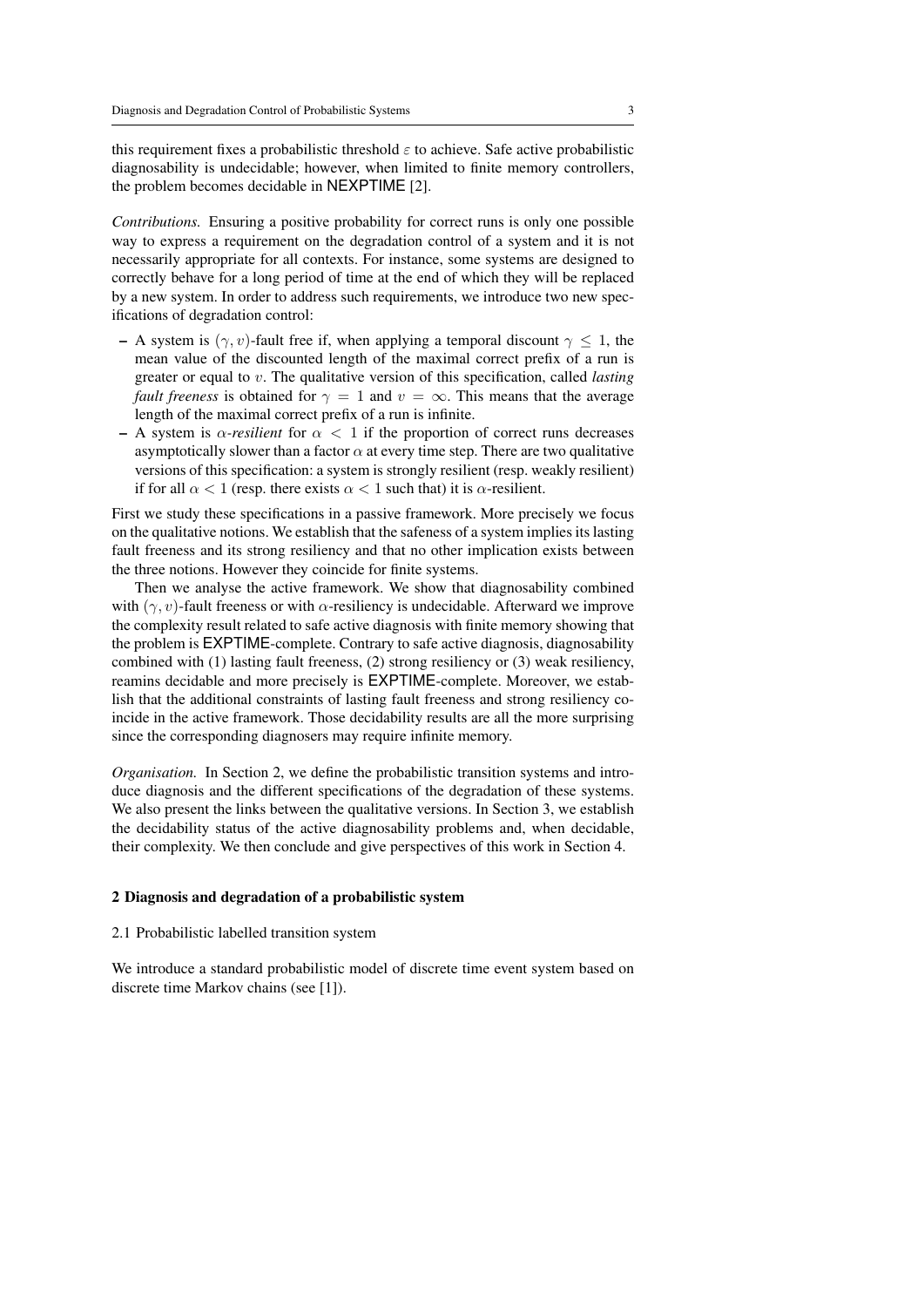**Definition 1** (pLTS) A *probabilistic labelled transition system* (pLTS) is a tuple  $A =$  $\langle Q, q_0, \Sigma, T, \mathbf{P} \rangle$  where:

- Q is a countable set of states with  $q_0 \in Q$  being the initial state;
- $\Sigma$  is a finite set of events;
- $T \subseteq Q \times \Sigma \times Q$  is a set of transitions;
- **P** is a function from T to  $\mathbb{Q}_{>0}$  verifying:

$$
\forall q \in Q, \sum_{(a,q') \in \Sigma \times Q | (q,a,q') \in T} \mathbf{P}[q,a,q'] = 1 .
$$

A pLTS is a labelled transition system (LTS) enhanced by probabilities on the transitions. The transition relation of the induced LTS is defined by:  $q \stackrel{a}{\rightarrow} q'$  for  $(q, a, q') \in T$ ; such a transition is called *enabled* in state q. By definition, in every state q of the pLTS, at least one transition is enabled, *i.e.* a pLTS is *live*.

*Notations.* Given a countable set  $E$ , we denote  $Dist(E)$  the set of probability distributions on E. Let  $q \in Q$ , the function associating  $P[q, a, q']$  with a pair  $(a, q')$  if  $(q, a, q') \in T$  and 0 otherwise, is an element of Dist( $\Sigma \times Q$ ). The support of a distribution  $p \in \text{Dist}(E)$ , written Supp $(p)$ , is defined by Supp $(p) = \{e \in E \mid p(e) > 0\}$ . Thus The support of the above distribution is  $\{(a,q') | (q,a,q') \in T\}$ . When the support of a distribution is a singleton  $\{e\}$ , we denote this Dirac distribution  $\mathbf{1}_e$ .



Fig. 1 An example of (finite) pLTS.

*Example 1* A pLTS is represented by a labelled oriented graph whose vertices are the states and edges are the transitions labelled by the associated event and its probability. In Figure 1, the edge from  $q_0$  to  $f_1$  is triggered by the event f with probability  $\frac{2}{3}$ . We will often omit the probabilities when they are equal to 1, and, more generally, when the distribution on the transitions exiting a state is uniform.

We now introduce some important notions and notations used in the sequel. A *run*  $\rho$  of a pLTS A is a (finite or infinite) sequence  $\rho = q_0 a_0 q_1 \dots$  such that for all  $i \geq 0, q_i \in Q, a_i \in \Sigma$  and when  $q_{i+1}$  is defined,  $q_i \xrightarrow{a_i} q_{i+1}$ . The notion of a run may be generalised by allowing to start in an arbitrary state q. We write  $\Omega$  for the set of infinite runs starting in  $q_0$ , assuming the pLTS  $\mathcal A$  is clear from context. A finite run  $\rho$  ends in a state denoted last( $\rho$ ) and its *length*, denoted  $|\rho|$ , is the number of events in  $\rho$ . Let  $\rho = q_0 a_0 q_1 \dots q_n$  be a finite run and  $\rho' = q_n a_n q_{n+1} \dots$  a (finite or infinite) run starting in the last state of  $\rho$ , we call *concatenation* of  $\rho$  and  $\rho'$  the run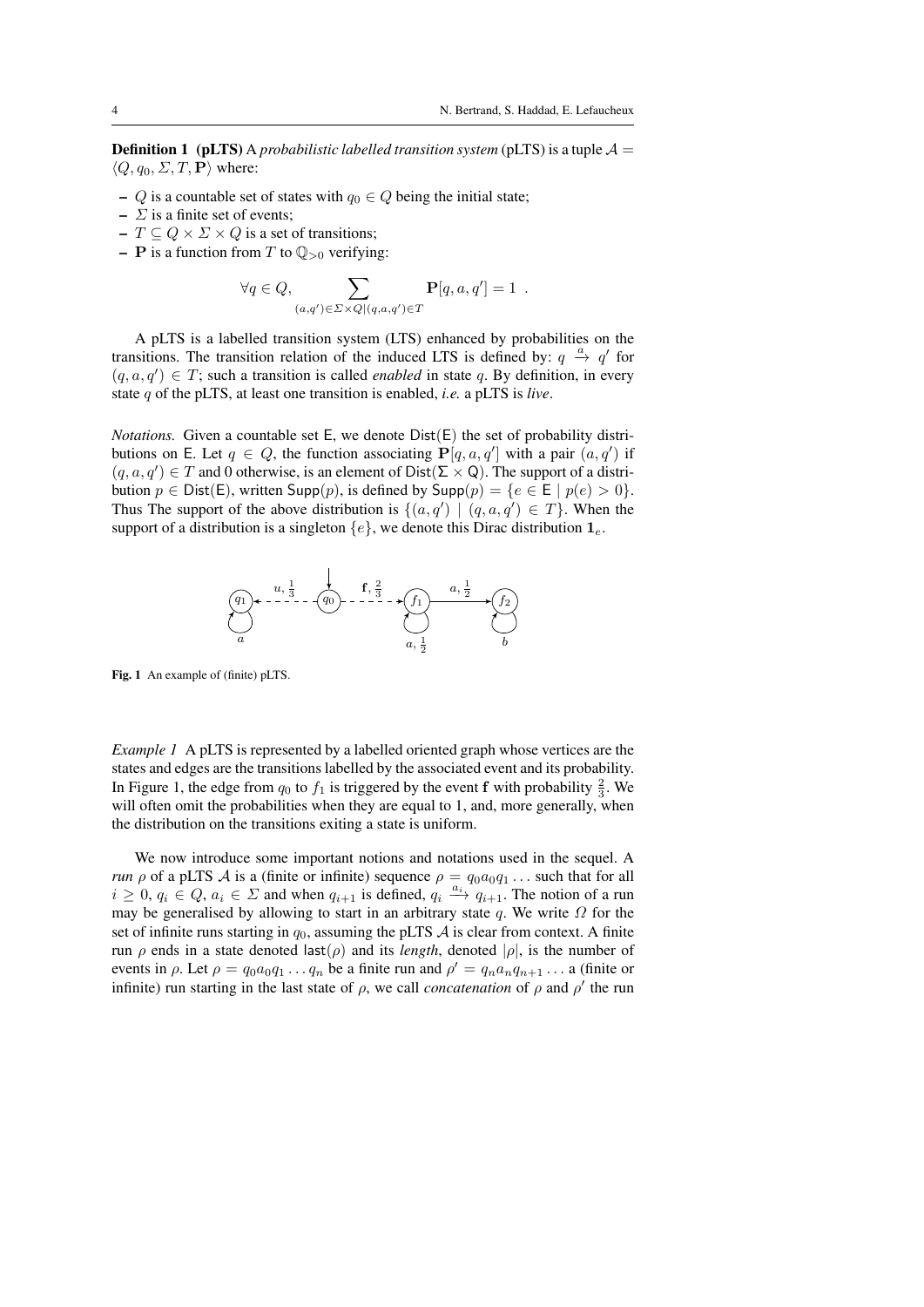$\rho \rho' = q_0 a_0 q_1 \dots q_n a_n q_{n+1} \dots$ . The run  $\rho$  is called a *prefix* of  $\rho'$ , which we will write  $\rho \preceq \rho'$ , if there exists another run  $\rho''$  such that  $\rho' = \rho \rho''$ . The *cylinder* generated by a finite run  $\rho$  is the set of infinite runs extending  $\rho: Cyl(\rho) = {\rho' \in \Omega \mid \rho \preceq \rho' }$ . The sequence associated with  $\rho = qa_0q_1 \dots$  is the word  $w_\rho = a_0a_1 \dots$ , and we write  $q \stackrel{\rho}{\Rightarrow}$  or  $q \stackrel{w_{\rho}}{\Longrightarrow}$  (resp.  $q \stackrel{\rho}{\Rightarrow} q'$  or  $q \stackrel{w_{\rho}}{\Longrightarrow} q'$ ) for an infinite (resp. finite) run  $\rho$ . A state q is *reachable* (from the initial state  $q_0$ ) if there exists a run  $\rho$  such that  $q_0 \stackrel{\rho}{\Rightarrow} q$ , also written  $q_0 \Rightarrow q$ . The language of a pLTS A is the set of infinite words labelling runs of A and is formally defined by  $\mathcal{L}^{\omega}(\mathcal{A}) = \{ w \in \mathcal{Z}^{\omega} \mid \exists q_0 \stackrel{w}{\Longrightarrow} \}.$ 

Forgetting the labels and merging (and adding up the probabilities) the transitions with same source and destination, a pLTS becomes a discrete time Markov chain (DTMC). In a DTMC, the set of infinite runs of  $A$  is the support of a probability measure extended from the probabilities of the cylinders by the Caratheodory's extension theorem:

$$
\mathbb{P}_{\mathcal{A}}(\mathsf{Cyl}(q_0a_0q_1\dots q_n))=\mathbf{P}[q_0,a_0,q_1]\dots\mathbf{P}[q_{n-1},a_{n-1},q_n].
$$

When A is fixed, we will often omit the subscript, and write  $\mathbb P$  for  $\mathbb P_{\mathcal A}$ . Let  $\rho$  be a finite run, with a small abuse of notation we write  $\mathbb{P}(\rho)$  for  $\mathbb{P}(\mathsf{Cyl}(\rho))$ . If R is a countable set of finite runs such that no run is prefix of another, we write  $\mathbb{P}(R)$  for  $\sum_{\rho \in R} \mathbb{P}(\rho)$ which is consistent as the intersections of the associated cylinders are empty.

#### 2.2 Partial observation and ambiguity

In order to formalise the problems related to fault diagnosis, we partition the set of events  $\Sigma$  in two subsets  $\Sigma_o$  and  $\Sigma_u$ , the *observable* events and *unobservable* ones, respectively. Moreover, we distinguish a special event, the *fault*  $f \in \Sigma_u$ .

*Example 2* The set of events of the pLTS of Figure 1 is defined by  $\Sigma_o = \{a, b\}$  and  $\Sigma_u = \{f, u\}$ . Transitions labelled by unobservable events are represented by dashed edges.

Let w be a finite word on the alphabet  $\Sigma$ , its length is denoted by |w| and 1 represents the empty string. The projection of words of  $\Sigma^*$  on the observable events is inductively defined by:  $\pi(1) = 1$ , for  $a \in \Sigma_o$ ,  $\pi(wa) = \pi(w)a$  and for  $a \in \Sigma_u$ ,  $\pi(wa) = \pi(w)$ . We write  $|w|_o$  for the *observable length* of w, *i.e.*  $|\pi(w)|$ . When w is an infinite word on  $\Sigma$ , its projection is the limit of the projections of its finite prefixes, and by convention  $|w| = \infty$ . A pLTS A is called *convergent* with respect to a partition  $\Sigma = \Sigma_0 \oplus \Sigma_u$  if, from every reachable state, there is no infinite sequence of unobservable events:  $\mathcal{L}^{\omega}(\mathcal{A}) \cap \Sigma^* \Sigma_u^{\omega} = \emptyset$ . When A is convergent, for all  $w \in$  $\mathcal{L}^{\omega}(\mathcal{A}), \pi(w) \in \Sigma_o^{\omega}$ . In the sequel, we assume that the pLTS are convergent. We use the terminology *sequence* for a word  $w \in \Sigma^* \cup \Sigma^{\omega}$ , and *observed sequence* for a word  $w \in \Sigma_o^* \cup \Sigma_o^{\omega}$ . The projection of a sequence is therefore an observed sequence.

The observable length of a run  $\rho$  denoted  $|\rho|_o \in \mathbb{N} \cup \{\infty\}$ , is the number of occurences of observable events:  $|\rho|_o = |w_\rho|_o$ . A *signalling run* is a finite run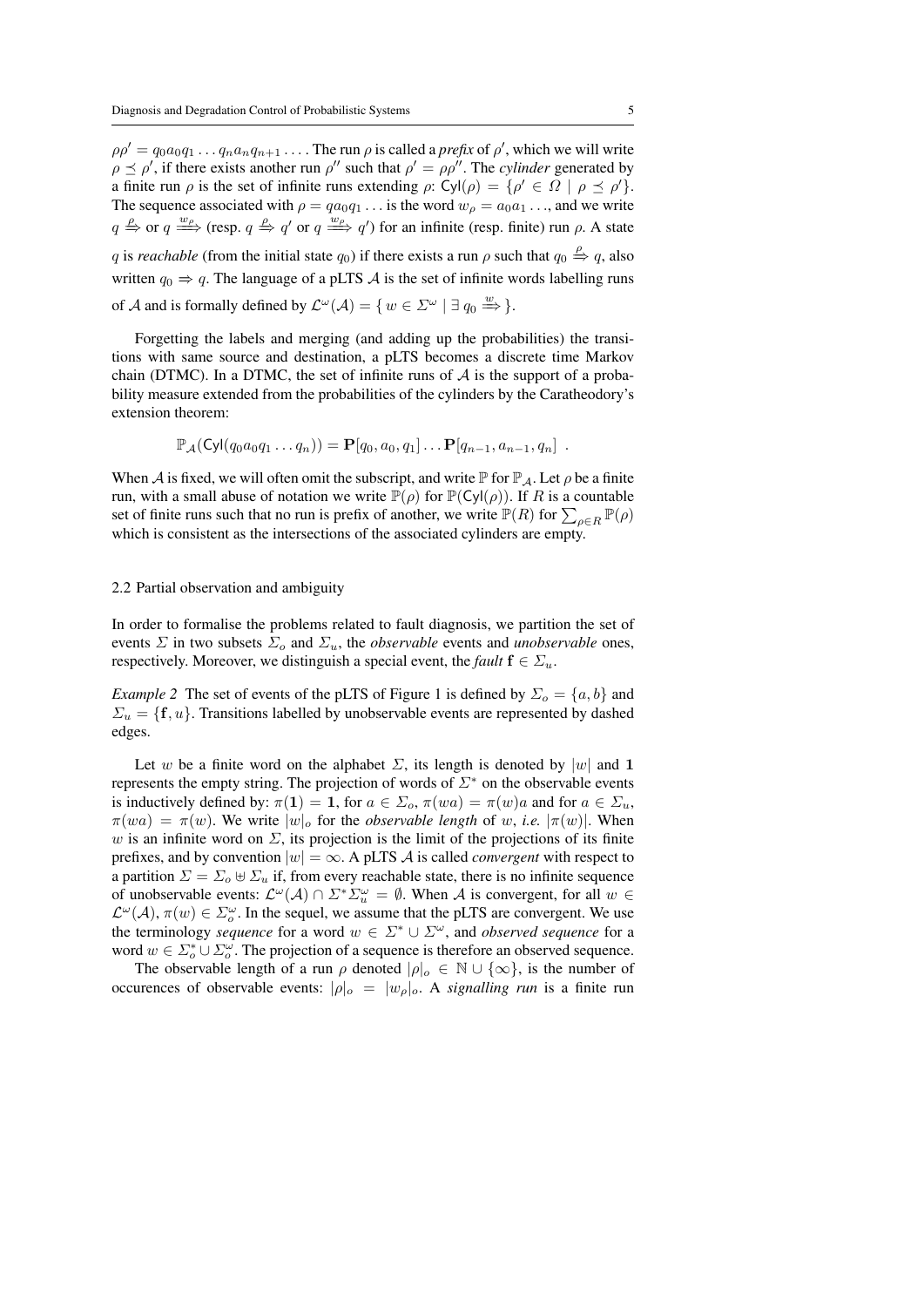$q_0a_0q_1 \cdots a_{n-1}q_n$  such that  $a_{n-1}$  is an observable event. The signalling runs are precisely the relevant runs from the point of view of partial observation as every observable event gives an additional information on the run to an external observer. In the following, SR denote the set of signalling run and  $\text{SR}_n$  the set of signalling runs of observable length n. Since the pLTS are convergent, for all  $n > 0$ , SR<sub>n</sub> is equipped with a probability distribution defined by assigning the measure  $\mathbb{P}(\rho)$  to every  $\rho \in \mathsf{SR}_n$ . By convention the empty run  $q_0$  is defined as the single run of length 0. Let  $w \in \Sigma_o^*$  be an observed sequence, we define its cylinder  $Cyl(w) = w \Sigma_o^{\omega}$  and the associated probability  $\mathbb{P}(\text{Cyl}(w)) = \mathbb{P}(\{\rho \in \text{SR}_{|w|} \mid \pi(\rho) = w\})$ , often abbreviated by  $\mathbb{P}(w)$ .

We now classify the runs depending on the occurrence of faults. A run  $\rho$  is *faulty* if the associated sequence  $w_\rho$  contains f, otherwise it is *correct*. Let  $n \in \mathbb{N}$ , we write  $F_n$  (resp.  $C_n$ ) for the set of infinite runs such that the signalling prefix of observable length  $n$  is faulty (resp. correct). We define the sets of finite (resp. infinite) faulty and correct signalling runs F (resp.  $F_{\infty}$ ) and C (resp.  $C_{\infty}$ ). Without loss of generality, by considering two copies of every state of the pLTS, we suppose that the state space Q of A is partitioned between correct and faulty states:  $Q = Q_f \oplus Q_c$  such that the faulty (resp. correct) states are only reachable by faulty (resp. correct) runs. An infinite (resp. finite) observed sequence  $w \in \Sigma_o^{\omega}$  (resp.  $\Sigma_o^*$ ) is *ambiguous* if there exists an infinite correct run (a correct signalling run)  $\rho$  and an infinite faulty run (a faulty signalling run)  $\rho'$  such that  $\pi(\rho) = \pi(\rho') = w$ . Otherwise it is either *surely faulty* or *surely correct* depending whether  $\pi^{-1}(w) \cap \mathsf{SR} \subseteq \mathsf{F}$  or  $\pi^{-1}(w) \cap \mathsf{SR} \subseteq \mathsf{C}$ . A run is ambiguous, surely correct or surely faulty if its observed sequence is ambiguous, surely correct or surely faulty respectively.

*Example 3* Consider the pLTS of Figure 1. The correct states are  $q_0$  and  $q_1$  while the faulty states are  $f_1$  and  $f_2$ . The run  $\rho_f = q_0 \mathbf{f}(f_1 a)^{\omega}$  is faulty and ambiguous as the single correct run  $\rho_c = q_0 u(q_1 a)^\omega$  has the same observed sequence  $a^\omega$ . For every *n*, the finite sequence  $a^n$  is ambiguous while the sequence  $a^nb$  is surely faulty as b does not occur in  $\rho_c$ .

#### 2.3 Diagnosability

Diagnosability of a pLTS is defined in terms of probability of sets of runs. Toward this goal, we define  $FAmb_{\infty}$  the set of infinite faulty ambiguous runs.

**Definition 2** (Diagnosability) A pLTS A is *diagnosable* if  $\mathbb{P}(\mathsf{FAmb}_{\infty}) = 0$ .

Let n be an integer,  $FAmb_n$  is is the set of infinite runs of A which signalling prefix of observable length  $n$  is faulty and ambiguous. We recall the following result which allows us to use an alternative definition of diagnosability.

**Lemma 1** ([4]) *Let* A *be a pLTS. Then*  $\lim_{n\to\infty} \mathbb{P}(\text{FAmb}_{\infty} \setminus \text{FAmb}_n) = 0$ *. Moreover, if* A *is finitely branching, then*  $\lim_{n\to\infty} \mathbb{P}(\text{FAmb}_n \setminus \text{FAmb}_\infty) = 0$  *and consequently* A *is diagnosable iff*  $\limsup_{n\to\infty} \mathbb{P}(\text{FAmb}_n) = 0$ .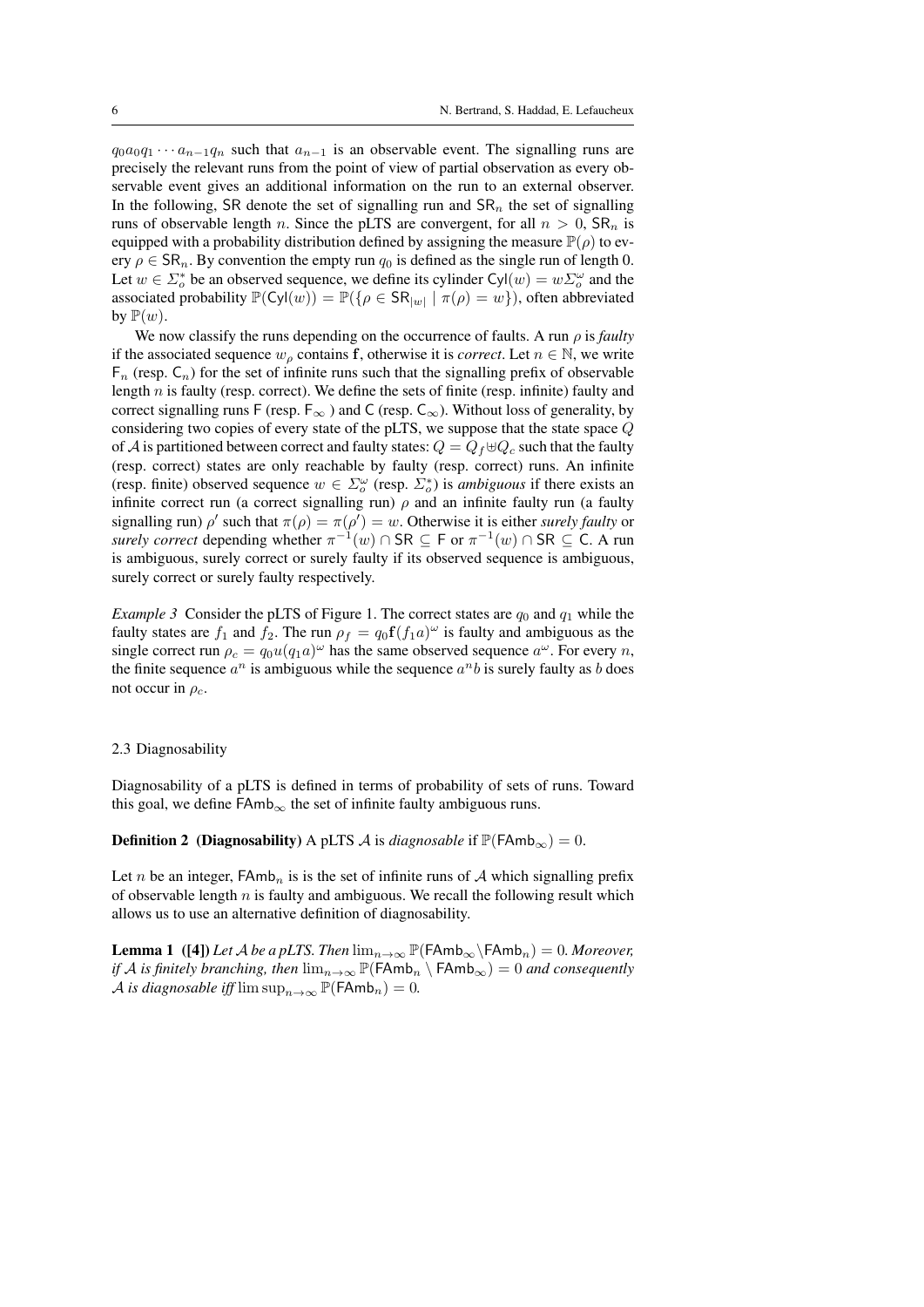The alternative definition of diagnosability given by Lemma 1 is used implicitly multiple times throughout this paper. Among other things, it allows to synthesise a diagnoser (with infinite memory) in a simple way when the (finite) pLTS is diagnosable. After an observed sequence  $w$ , the diagnoser claims a fault if  $w$  is surely faulty. By construction, the diagnoser is correct and since  $\limsup_{n\to\infty} \mathbb{P}(\mathsf{FAmb}_n) = 0$ , it is reactive. In fact, we can build a diagnoser using finite memory by only remembering the current possible states and claim a fault when all these states are faulty [12].

*Example 4* Consider the pLTS of Figure 1. FAmb<sub>∞</sub> is a singleton reduced to the run  $\rho_f = q_0 \mathbf{f}(f_1 a)^\omega$  with a null probability. Thus this pLTS is diagnosable. FAmb<sub>n</sub> =  $\text{Cyl}(q_0 \mathbf{f}(f_1 a)^n f_1) \cup \text{Cyl}(q_0 \mathbf{f}(f_1 a)^n f_2) = \text{Cyl}(q_0 \mathbf{f}(f_1 a)^{n-1} f_1)$ . The probability of FAmb<sub>n</sub> is thus equal to  $\frac{2^{-n+2}}{3}$  $\frac{3}{3}$  and converges to 0 as announced by the previous lemma. In this particular case, the diagnoser does not require any memory and claims a fault at the first occurrence of event b.

#### 2.4 Degradation

We describe and study here three notions of degradation of a system: safeness, fault freeness and resiliency. A pLTS is*safe* if it guarantees a positive probability of infinite correct runs. We can refine this notion by quantifying it: a pLTS is  $\varepsilon$ -safe if this probability is greater or equal than  $\varepsilon$ .

#### Definition 3 (Safe pLTS) Let A be a pLTS.

 $-$  For  $\varepsilon > 0$ , A is  $\varepsilon$ -safe if  $\mathbb{P}(\mathsf{C}_{\infty}) > \varepsilon$ ;  $-$  *A* is *safe* if  $\mathbb{P}(\mathsf{C}_{\infty}) > 0$ .

As pointed out in the introduction, in some cases, safeness is a too strong requirement. We formalise now two alternatives: fault freeness and resiliency. Fault freeness aims at quantifying the period of time during which the pLTS is correct. In order to (possibly) take into account the importance of the immediate future, we introduce a discount factor  $\gamma \leq 1$  for counting this duration. The expectation of this discounted value is then compared to a threshold  $v$ .

#### **Definition 4** (Fault free pLTS) Let  $A$  be a pLTS.

- $-$  For  $0 < \gamma \leq 1$  and  $v \in [0, \infty]$ ,  $\mathcal A$  is  $(\gamma, v)$ -fault free if  $\sum_{n \geq 1} \mathbb P(\mathsf{C}_n) \gamma^n \geq v$ .
- A is *lasting fault free* if it is (1, ∞)-fault free.

Observe that when  $\gamma$  equals 1,  $\sum_{n\geq 1} \mathbb{P}(\mathsf{C}_n) \gamma^n$  is the mean observable length of the maximal correct signalling prefix of a random run. This justifies the name *lasting fault free* for an infinite expectation.

The notion of resiliency is an alternative measure of degradation based on a factor degradation ratio per time unit  $\alpha < 1$ . A pLTS is  $\alpha$ -resilient if the proportion of finite correct runs which stays correct on the next occurrence of an observable event is asymptotically greater than  $\alpha$ . This requirement has two qualitative variants: strong resiliency (resp. weak resiliency) requires  $\alpha$ -resiliency for every (resp. for at least one)  $\alpha$  < 1.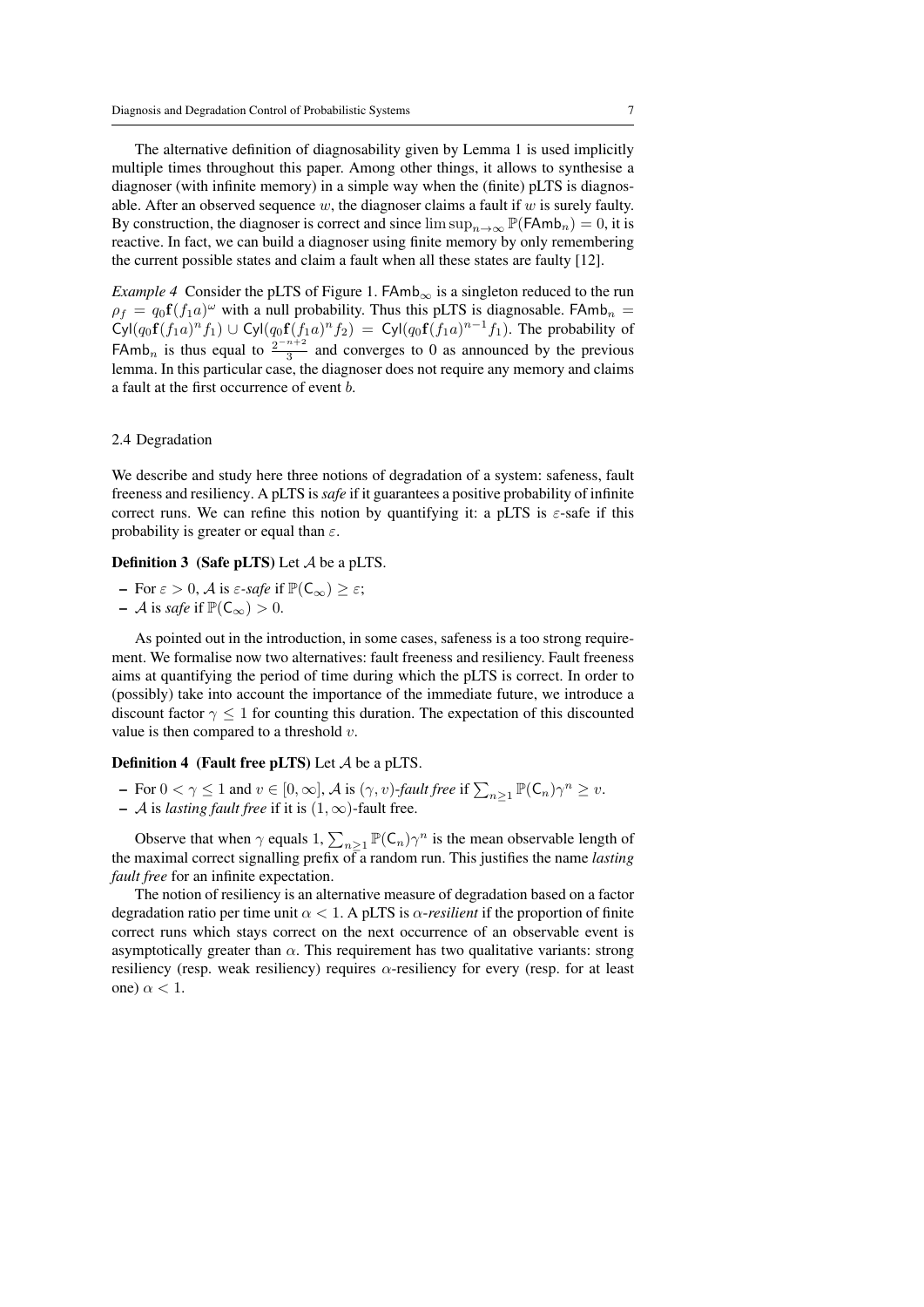## **Definition 5** (Resilient pLTS) Let  $A$  be a pLTS.

- $-$  For 0 < α < 1, *A* is α-*resilient* if  $\limsup_{n\to\infty} \frac{\alpha^n}{\mathbb{P}(\mathsf{C}_n)} = 0;$
- A is *strongly resilient* if for all  $0 < \alpha < 1$ , A is  $\alpha$ -resilient;
- A is *weakly resilient* if there exists  $0 < \alpha < 1$  such that A is  $\alpha$ -resilient.



Fig. 2 An example of infinite pLTS.

*Example 5* The pLTS A of Figure 2 has a single correct run  $\rho = q_0 a q_1 a q_2 \dots$  while every faulty run contains an infinite number of  $b$ .  $A$  is thus diagnosable. Moreover, the probability of  $\rho$  is equal to  $\prod_{n\geq 1} p_n$  and the probability of its prefix of length *n* is equal to  $r_n = \prod_{i \le n} p_i$ . Consequently, A is safe iff  $\lim_{n \to \infty} r_n > 0$ . By direct application of the definition, A is lasting fault free iff  $\sum_{n\geq 1} r_n = \infty$ . Let us consider different values of  $(p_i)_{i \in \mathbb{N}}$ .

• Let  $p_i = \frac{i}{i+1}$ . Then  $r_n = \frac{1}{n+1}$ . Thus A is not safe but is lasting fault free. For every  $\alpha < 1$ ,  $\lim_{n \to \infty} (n + 1)\alpha^n = 0$ . Thus A is also strongly resilient.

• Let  $p_i = \frac{i^2}{(i+1)^2}$ . Then  $r_n = \frac{1}{(n+1)^2}$ . Thus A is neither safe nor lasting fault free. For every  $\alpha < 1$ ,  $\lim_{n \to \infty} (n+1)^2 \alpha^n = 0$ . Thus A is strongly resilient.

• We inductively define two sequences  $m_k$  and  $n_k$  by:

 $n_k = 2^{\sum_{j < k} m_j}$  (hence  $n_0 = 1$ ) and  $m_k = n_k + \sum_{j < k} m_j + n_j$ . Define:

 $-I_k = [n_k + \sum_{j < k} m_j + n_j, \sum_{j \leq k} m_j + n_j];$  $-J_k = [\sum_{j \leq k} m_j + n_j, n_{k+1} + \sum_{i \leq k} m_j + n_j].$ When  $i \in I_k$ ,  $p_i = \frac{1}{2}$ . When  $i \in J_k$ ,  $p_i = 1$ . Observe that for all  $n \in J_k$ ,  $r_n = 2^{-\sum_{j \leq k} m_j}$ . Consequently  $\sum_{n\geq 1} r_n \geq \sum_{k\geq 0} \sum_{n\in J_k} r_n = \sum_{k\geq 0} 2^{\sum_{j\leq k} m_j} 2^{-\sum_{j\leq k} m_j} = \infty$ . Thus  $A$  is lasting fault free. Let  $n = \sum_{j \leq k} m_j + n_j$ . Consequently,  $r_n = 2^{-\sum_{j \leq k} m_j}$ . Fix  $\alpha = \frac{1}{\sqrt{k}}$  $\frac{1}{2}$ .  $\alpha^n$  $\frac{\alpha^n}{r_n} = 2^{\sum_{j\leq k} m_j}$  $\sqrt{2}$ )<sup>-</sup> $\sum_{j\leq k}$   $m_j+n_j \geq 2^{m_k} (\sqrt{2})^{-2m_k} = 1.$ Therefore  $\mathcal A$  is not  $\alpha$ -resilient.

The next theorem establishes the relationships between the qualitative versions of the three degradation notions. Note that the pLTS from Example 5 serves as witness for the last two statements.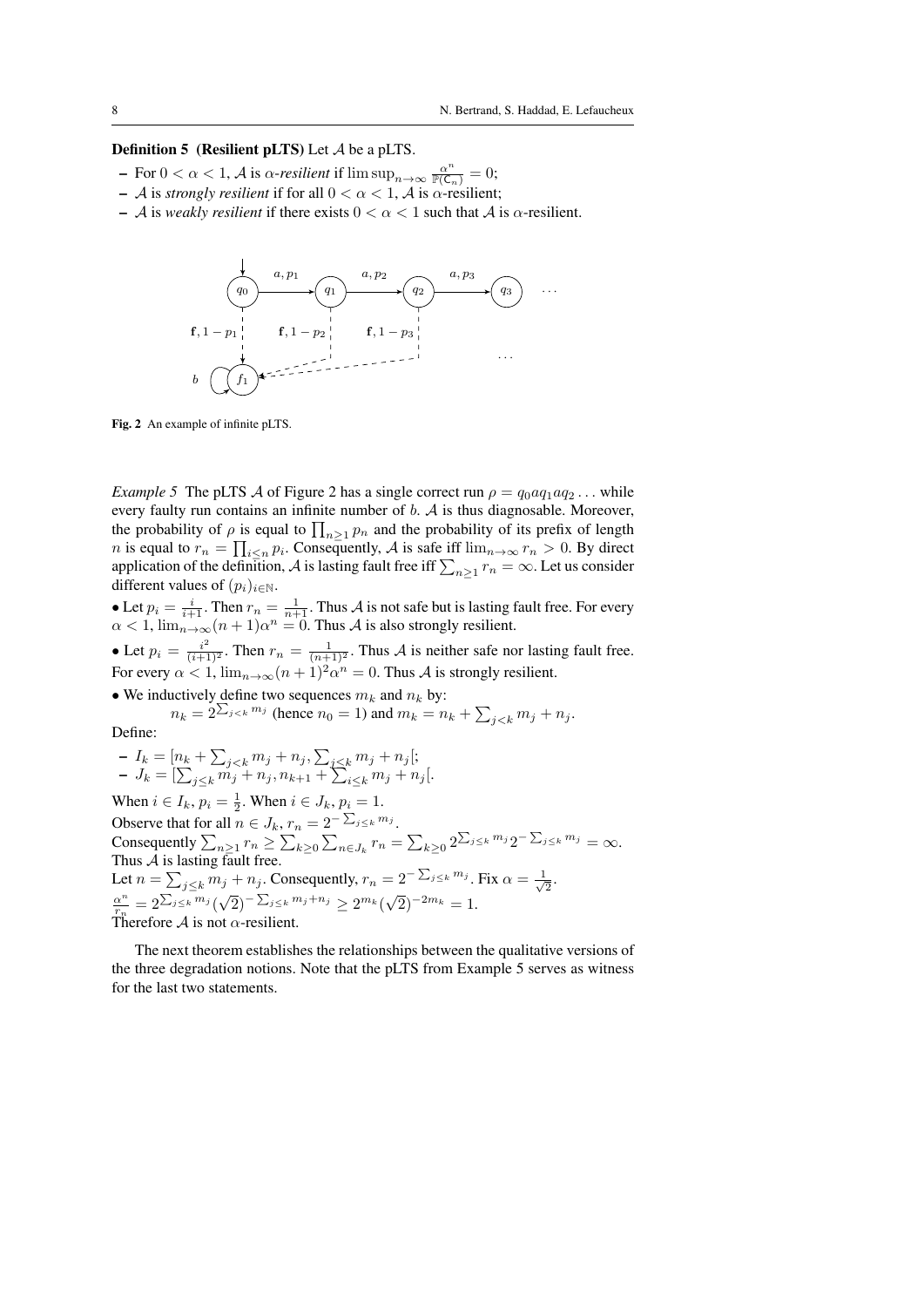#### Theorem 1 *Let* A *be a pLTS.*

- *(a) If* A *is safe then* A *is lasting fault free and strongly resilient;*
- *(b) Assuming* A *is finite,* A *is safe iff* A *is lasting fault free iff* A *is strongly resilient;*
- *(c) There exists a lasting fault free pLTS that is not strongly resilient;*
- *(d) There exists a strongly resilient pLTS that is not lasting fault free.*

*Proof* We first prove item (a). Assume A is a safe pLTS. There exists  $\varepsilon > 0$  such that for all  $n, \mathbb{P}(\overline{C_n}) \ge \varepsilon$ . Thus,  $\sum_{n\ge1} \mathbb{P}(C_n) \ge \sum_{n\ge1} \varepsilon = \infty$ . On the other hand, for all  $\alpha < 1$ ,  $\lim_{n \to \infty} \frac{\alpha^n}{\mathbb{P}(\mathsf{C}_n)} \le \lim_{n \to \infty} \frac{\alpha^n}{\varepsilon} = 0$ . We conclude that A is lasting fault free and strongly resilient.

To prove item (b), we pick  $A$  a finite pLTS. Observe that every bottom strongly connected component (BSCC) of A (here seen as a graph) either contains only correct states or contains only faulty states. Accordingly, we can refer to them as faulty BSCC or correct BSCC. As  $\mathcal A$  is a finite Markov chain (with events labelling the transitions), almost surely an infinite run reaches a BSCC and the mean time to reach a BSCC is finite. Due to the first result,  $\vec{A}$  is safe iff there exists a correct BSCC that is reachable from the initial state.

Suppose that  $A$  is not safe.

- Every reachable BSCC is faulty, and this implies that the mean time to reach a faulty BSCC is finite. This mean time is an upper bound on the mean observable length of the maximal signalling prefix of a run. Thus  $A$  is not lasting fault free.
- We write  $m = |Q|$ . For all  $q \in Q_c$ , there exists  $\rho_q$  a run starting in q composed of an elementary run from  $q$  to a faulty BSCC followed by an elementary run (or circuit) in the BSCC of which only the last event is observable (by convergence). This run has an observable length smaller or equal to m. We note  $\mu_a$ , the probability of that run and  $\mu = \min_{q \in Q_c} \mu_q$ . Consider a signalling run  $\rho$  of observable length n for an arbitrary n and ending in  $q \in Q_c$ . From the existence of  $\rho_q$ ,  $\mathbb{P}(\{\rho'\in \mathsf{SR}_{n+m}\cap \mathsf{C} \mid \rho\preceq \rho'\}) \leq (1-\mu)\mathbb{P}(\rho).$  Thus  $\mathbb{P}(\mathsf{C}_{n+m})\leq (1-\mu)\mathbb{P}(\mathsf{C}_n).$ So,  $\mathbb{P}(\mathsf{C}_n) \in O((1-\mu)^{\frac{n}{m}})$ . Choosing  $\alpha = (1-\mu)^{\frac{1}{m}}$ , A is not  $\alpha$ -resilient and thus not strongly resilient.

This concludes the proof.  $\Box$ 

#### 3 Control and diagnosis

#### 3.1 Active diagnosis

The extension of the pLTS formalism allowing to express control requires to fix at least two features of this formalism: the nature of the control and the distribution of probabilities of the controlled system. *Controllable Labelled Transition System* (CLTS) were introduced in [2]. In order to specify the control, a subset of observable events is considered as controllable. The control strategy forbids a subset of controllable events depending on the sequence of observations it has received so far. In particular it cannot change its control in between two observations. The transitions of the system are no longer labelled by (rational) probabilities but rather by (integer)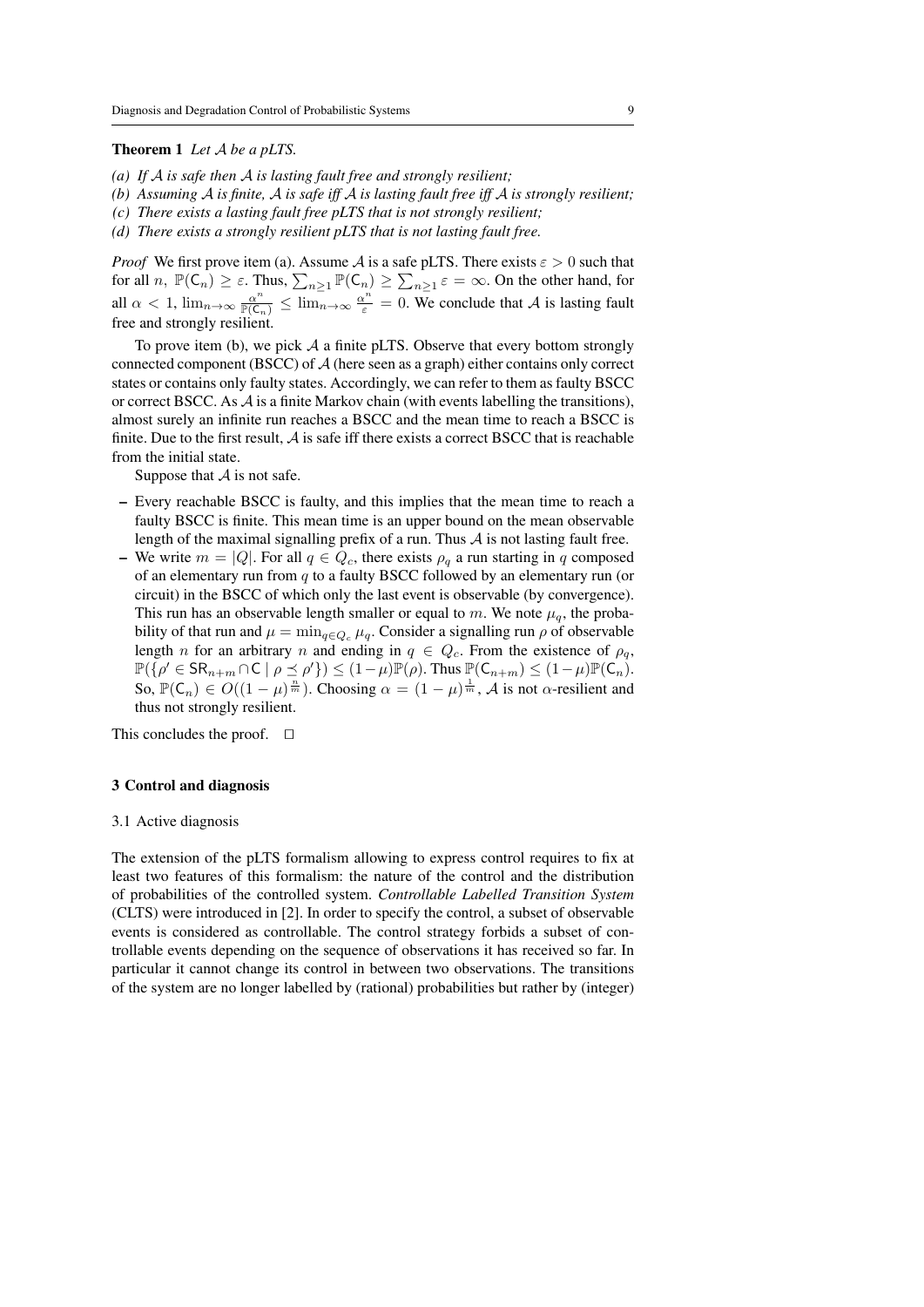weights which represent their relative probabilities. Given a state and a set of forbidden controllable actions, in order to obtain a probability distribution on the allowed transitions, the weights of the outgoing transitions labelled by uncontrollable or allowed controllable actions are normalised. Provided that the control strategy does not create any deadlock, the so-obtained controlled obtained is a pLTS.

Definition 6 (CLTS) A *Controllable Labelled Transition System* (CLTS) is a tuple  $C = \langle Q, q_0, \Sigma, T \rangle$  where:

- Q is a set of states with an initial state  $q_0 \in Q$ ;
- $\Sigma = \Sigma_0 \oplus \Sigma_u$  is a finite state of events partitioned into the set of observable events  $\Sigma_o$  containing controllable events  $\Sigma_c \subseteq \Sigma_o$  and the set of unobservable events  $\Sigma_u$  containing the fault f;
- $T: Q \times \Sigma \times Q \rightarrow \mathbb{N}$  is the transition function that associates an integer weight with each transition.

For CLTS, the transition function  $T$  simultaneously plays the role of the probability function and the transition function in pLTS. We use weights instead of probabilities in cLTS, since due to the control normalizing the weights is anyway necessary.

A CLTS has an induced transition system which transition relation is defined by  $q \stackrel{a}{\rightarrow} q'$  if  $T(q, a, q') > 0$ . the extended relation  $\Rightarrow$  is defined as for pLTS. As for

pLTS, we assume that the CLTS is convergent and live (*i.e.*  $\forall q \exists q \stackrel{a}{\rightarrow} q'$ ).

*Example 6* A CLTS  $\mathcal C$  is represented in Figure 3. The weights of the transitions, all equal to 1, are omitted. The only controllable event of  $C$  is  $b$ . The observable yet uncontrollable transitions (here on event a) are bold.



Fig. 3 An example of CLTS.

We now formalise the ingredients necessary to define the control of the CLTS. Let  $\Sigma^{\bullet} \subset \Sigma$  and  $q \in Q$ , let us write  $G^{\Sigma^{\bullet}}(q)$  for the sum of the weights of the transitions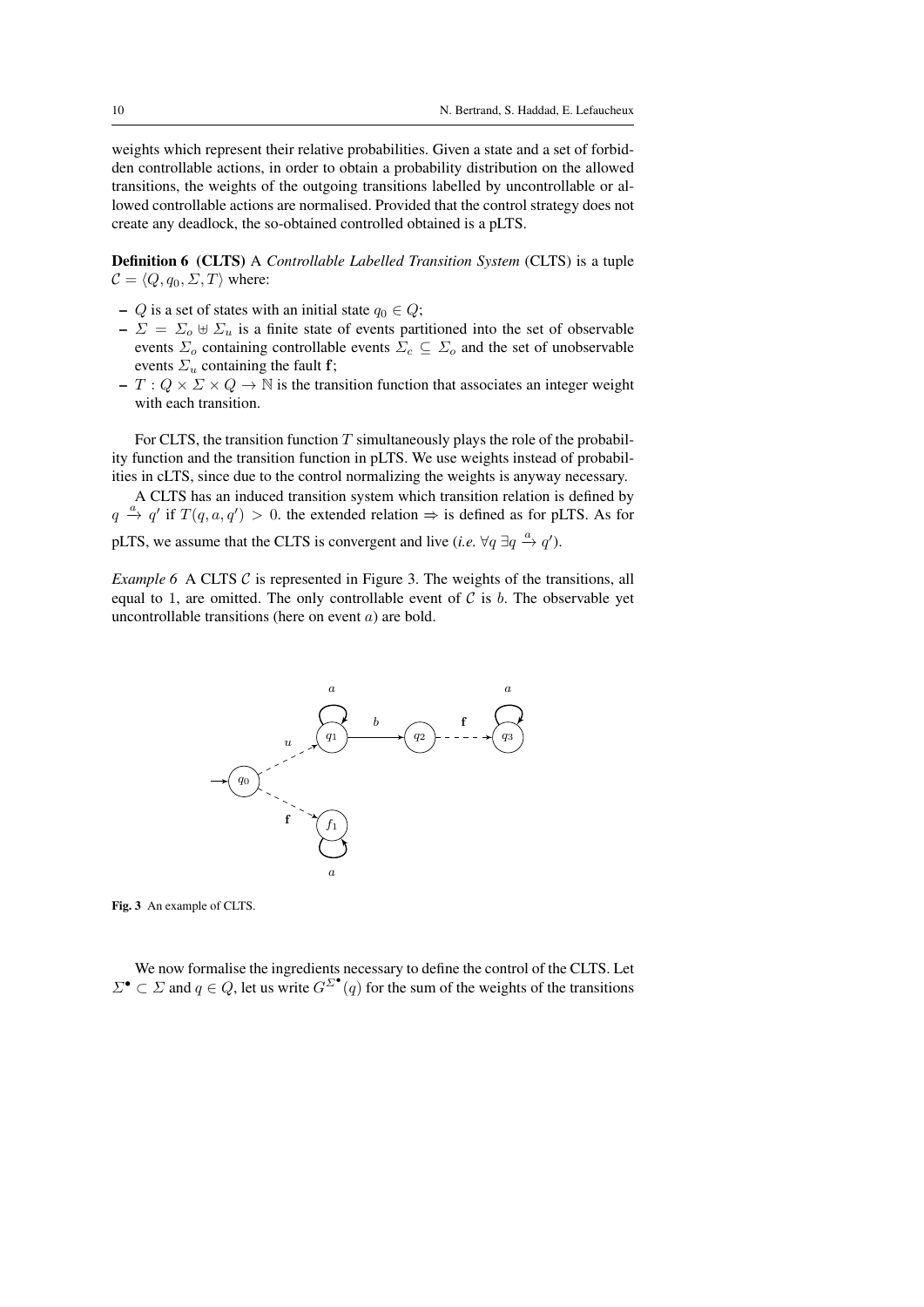exiting q and labelled by an event of  $\Sigma^{\bullet}$ . Using this sum, we define a normalisation of the transition relation restricted to the events of  $\Sigma^{\bullet}$  by:

$$
T^{\Sigma^{\bullet}}(q, a, q') = \begin{cases} \frac{T(q, a, q')}{G^{\Sigma^{\bullet}}(q)} \text{ if } a \in \Sigma^{\bullet} \text{ and } T(q, a, q') > 0\\ 0 \text{ otherwise} \end{cases}
$$

A *strategy* of a CLTS C is a function  $\sigma : \Sigma_o^* \to \text{Dist}(2^{\Sigma})$  such that for all  $w \in \Sigma_o^*$ and all  $\mathcal{D}^{\bullet} \in \mathsf{Supp}(\sigma(w)), \mathcal{L} \setminus \mathcal{L}_c \subseteq \mathcal{L}^{\bullet}$ . Given an observation, a strategy consists in (randomly) choosing a subset of allowed events containing the uncontrollable events. Let C be a CLTS and  $\sigma$  be a strategy, we consider the *configurations* of the form  $(w, q, \Sigma^{\bullet}) \in \Sigma_o^* \times Q \times 2^{\Sigma}$  with w the observed sequence, q the current state and  $\Sigma^{\bullet}$ the set of allowed events by  $\sigma$  after observation of w. We inductively define the set Reach<sub> $\sigma$ </sub>(C) of the reachable configurations under  $\sigma$  by:

- for all  $\Sigma^{\bullet} \in \mathsf{Supp}(\sigma(\mathbf{1})),$  we have  $(\mathbf{1}, q_0, \Sigma^{\bullet}) \in \mathsf{Reach}_{\sigma}(\mathcal{C});$
- $\text{-}$  for all  $(w, q, \Sigma^{\bullet})$  ∈ Reach<sub>σ</sub>(*C*) and all  $a \in \Sigma_u \cap \Sigma^{\bullet}$  such that  $q \stackrel{a}{\rightarrow} q'$ , we have  $(w, q', \Sigma^{\bullet}) \in \text{Reach}_{\sigma}(\mathcal{C})$ , and the corresponding transition is denoted by  $(w, q, \Sigma^{\bullet}) \xrightarrow{a} (w, q', \Sigma^{\bullet});$
- $-$  for all  $(w, q, \Sigma^{\bullet})$  ∈ Reach<sub>σ</sub>(*C*), all  $a \in \Sigma_o \cap \Sigma^{\bullet}$  such that  $q \stackrel{a}{\to} q'$  and all  $\Sigma^{\bullet}{}' \in \text{Supp}(\sigma(wa))$ , we have  $(wa, q', \Sigma^{\bullet}) \in \text{Reach}_{\sigma}(\mathcal{C})$ , and the corresponding transition is denoted by  $(w, q, \Sigma^{\bullet}) \stackrel{a}{\rightarrow}_{\sigma} (wa, q', \Sigma^{\bullet})$ .

A strategy  $\sigma$  is called *live* if for every configuration  $(w, q, \Sigma^{\bullet}) \in \text{Reach}_{\sigma}(\mathcal{C})$ , we have  $G^{\Sigma^{\bullet}}(q) \neq 0$ . Only the live strategies are relevant as the other strategies create deadlocks. We are now in position to introduce the semantic of a CLTS controlled by a live strategy  $\sigma$  in terms of a pLTS. Its set of states is Reach<sub> $\sigma$ </sub>(C) augmented by an initial state whose goal is to randomly choose in accordance with  $\sigma(1)$  the initial control. The probability distributions are based on  $T^{\Sigma^{\bullet}}$  if the current control is  $\Sigma^{\bullet}$ combined with the random choice of  $\sigma$  in case of an observable event occurrence.

**Definition 7** Let C be a CLTS and  $\sigma$  be a live strategy, the pLTS  $C_{\sigma}$  induced by the strategy  $\sigma$  on C is defined by  $\mathcal{C}_{\sigma} = \langle Q_{\sigma}, \Sigma, q_{0\sigma}, T_{\sigma}, \mathbf{P}_{\sigma} \rangle$  where:

- $-Q_{\sigma} = \{q_{0\sigma}\}\cup \text{Reach}_{\sigma}(\mathcal{C});$
- for all  $(\mathbf{1}, q_0, \Sigma^{\bullet}) \in \text{Reach}_{\sigma}(\mathcal{C}), (q_{0\sigma}, u, (\mathbf{1}, q_0, \Sigma^{\bullet})) \in T_{\sigma};$
- $-$  for all  $(w, q, Σ<sup>•</sup>), (w', q', Σ<sup>•</sup>) ∈$  Reach<sub>σ</sub> $(C)$ ,  $((w, q, \Sigma^{\bullet}), a, (w', q', \Sigma^{\bullet'})) \in T_{\sigma} \text{ iff } (w, q, \Sigma^{\bullet}) \xrightarrow{a}_{\sigma} (w', q', \Sigma^{\bullet'});$
- $\textsf{--}~\text{ for all }(\mathbf{1},q_0,\varSigma^\bullet)\in \textsf{Reach}_\sigma(\mathcal{C}), \mathbf{P}_\sigma(q_{0\sigma},u,(\mathbf{1},q_0,\varSigma^\bullet))=\sigma(\mathbf{1})(\varSigma^\bullet);$
- for all  $((w, q, \Sigma^{\bullet}), a, (w, q', \Sigma^{\bullet})) \in T_{\sigma}$  and all  $a \in \Sigma_u \cap \Sigma^{\bullet}$ ,  $\mathbf{P}_{\sigma}\left((w,q,\Sigma^{\bullet}),a,(w,q',\Sigma^{\bullet})\right)=T^{\Sigma^{\bullet}}(q,a,q');$
- for all  $((w, q, \Sigma^{\bullet}), a, (wa, q', \Sigma^{\bullet'})) \in T_{\sigma}$  and all  $a \in \Sigma_o \cap \Sigma^{\bullet}$ ,

$$
\mathbf{P}_{\sigma}\left((w,q,\varSigma^{\bullet}),a,(wa,q',\varSigma^{\bullet'})\right)=T^{\varSigma^{\bullet}}(q,a,q')\cdot \sigma(w.a)(\varSigma^{\bullet'}).
$$

*Example 7* Consider the CLTS C depicted in Figure 3. There are two possible allowed subsets  $\Sigma$  and  $\Sigma \setminus \{b\}$  that we denote  $\Sigma^-$ . Let us define the strategy  $\sigma$  by  $\sigma(a^n) = p_n \cdot \Sigma^- + r_n \cdot \Sigma$  with  $p_n + r_n = 1$  for all  $n \in \mathbb{N}$  and  $\sigma(w) = 1_{\Sigma}$  for every other w. A part of the pLTS  $C_{\sigma}$  is represented in Figure 4. Let us develop the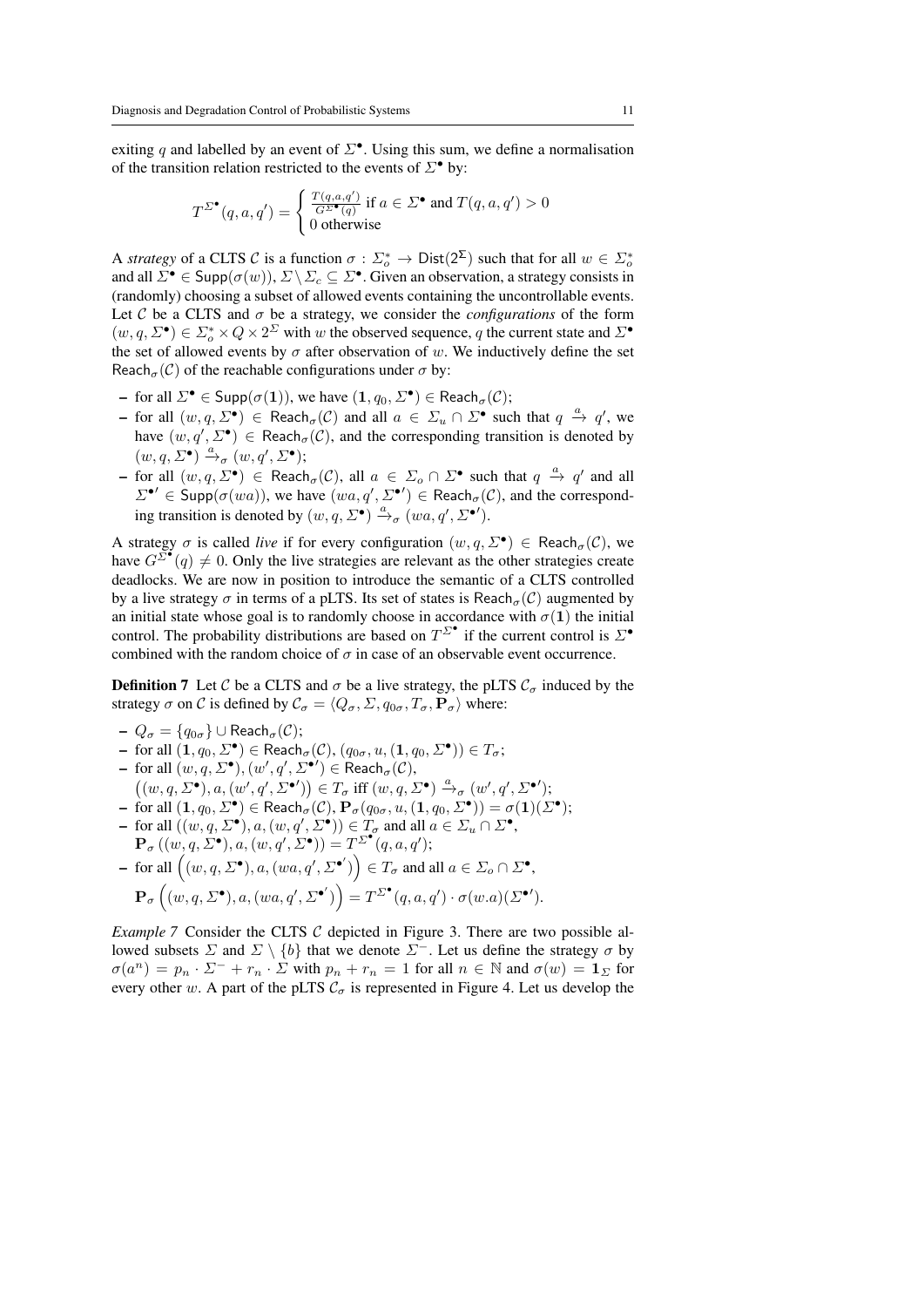distribution of probabilities exiting the configuration  $(1, q_1, \Sigma)$ . The two transitions exiting  $q_1$  are enabled with equal relative probabilities, thus normalised to 0.5. Since  $a$  and  $b$  are observable, the new control is chosen, in the case where a  $a$  is observed, by a probabilistic choice  $p_1 \cdot \Sigma^- + r_1 \cdot \Sigma$  while if a b is observed, there is a deterministic choice  $\mathbf{1}_{\Sigma}$ . This result in three transitions with probability  $0.5p_1$ ,  $0.5r_1$  and 0.5 respectively.



Fig. 4 An example of controlled CLTS.

Let us define the problems of active diagnosis in the context of the degradation control. Roughly speaking, given a CLTS, one asks whether there exists a strategy such that the associated pLTS is diagnosable and satisfies the required property related to degradation. We distinguish, as usually done, the quantitative problems (*i.e.* including numerical values) and the qualitative ones (such as safety, lasting fault free and strong/weak resiliency).

**Definition 8 (Quantitative problems)** Given a CLTS  $C, 0 < \varepsilon, \alpha < 1, 0 < \gamma \leq 1$ and  $v \in [0, \infty]$ :

- $\overline{\phantom{a}}$  The *ε*-*safe active diagnosis* problem consists in deciding whether there exists a strategy  $\sigma$  such that  $\mathcal{C}_{\sigma}$  is diagnosable and  $\varepsilon$ -safe;
- The  $(\gamma, v)$  *fault free active diagnosis* problem consists in deciding whether there exists a strategy  $\sigma$  such that  $\mathcal{C}_{\sigma}$  is diagnosable and  $(\gamma, v)$  fault free;
- $-$  The  $\alpha$ -resilient active diagnosis problem consists in deciding whether there exists a strategy  $\sigma$  such that  $\mathcal{C}_{\sigma}$  is diagnosable and  $\alpha$ -resilient.

**Definition 9** (Qualitative problems) Given a CLTS  $C$ :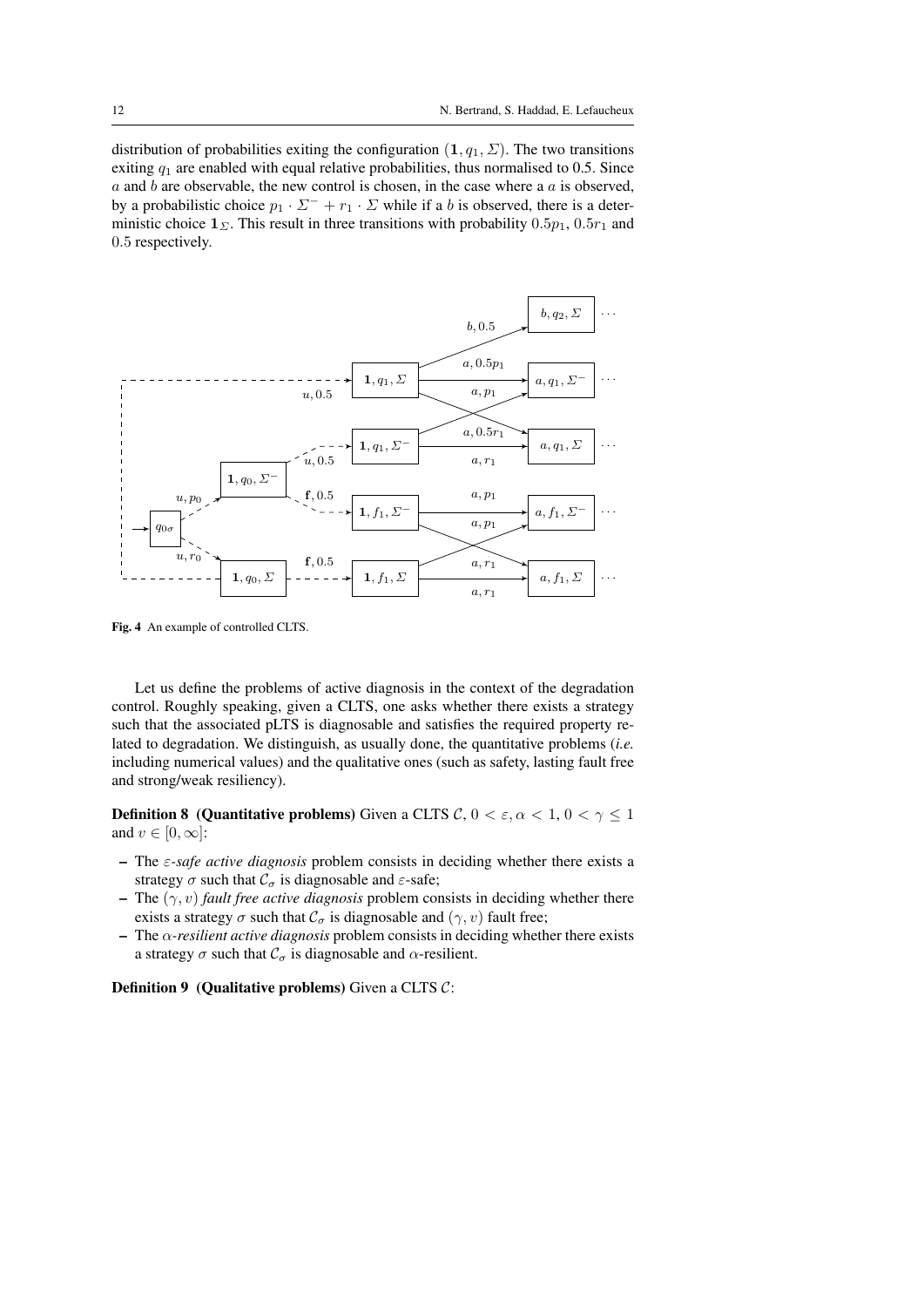- The *safe active diagnosis* problem consists in deciding if there exists a strategy  $\sigma$ such that  $\mathcal{C}_{\sigma}$  is diagnosable and safe;
- The *lasting fault free active diagnosis* problem consists in deciding if there exists a strategy  $\sigma$  such that  $\mathcal{C}_{\sigma}$  is diagnosable and lasting fault free;
- The *strongly resilient active diagnosis* problem consists in deciding if there exists a strategy  $\sigma$  such that  $\mathcal{C}_{\sigma}$  is diagnosable and strongly resilient;
- The *weakly resilient active diagnosis* problem consists in deciding if there exists a strategy  $\sigma$  such that  $\mathcal{C}_{\sigma}$  is diagnosable and weakly resilient.

*Example 8* In order to illustrate the impact of taking into account infinite memory strategies, let us examine the CLTS  $C$  of Figure 3. The only ambiguous observed sequence is  $a^{\omega}$ . A strategy  $\sigma$  thus makes it diagnosable iff the probability of this observed sequence in  $\mathcal{C}_{\sigma}$  is 0. However, the only correct run is  $\rho = q_{o} u(q_1 a)^{\omega}$  with observation  $a^{\omega}$ . Thus, C is not actively safely diagnosable.

Denoting as previously by  $p_n$  the probability to forbid b after the observed sequence  $a^n$  given by the strategy  $\sigma$ . Then  $\mathbb{P}_{\mathcal{C}_{\sigma}}(q_ou(aq_1)^n) = \frac{1}{2} \prod_{i \leq n} \frac{1+p_i}{2}$ . Thus, by choosing  $p_n = 1 - \frac{1}{n+1}$ ,  $C_{\sigma}$  is diagnosable, lasting fault free and strongly resilient. On the other hand, no finite memory strategy could achieve this goal since otherwise by Theorem 1,  $C$  would be actively safely diagnosable.

#### 3.2 Undecidability of the Quantitative Problems

The quantitative problems related to fault freeness and resiliency turn out to be undecidable. The proofs of these results are obtained by reductions from undecidable problems for *probabilistic automata*, a well-studied model that combines probability, control and partial observation, see *e.g.* [10]. A probabilistic automaton is a finite automaton equipped with a probability distribution on the transitions exiting a given state and labelled by a given letter. Given a finite word, we obtain a distribution on the paths labelled by this word and the *acceptance probability* of this word is the probability of the subset of these paths ending in an accepting state. More formally, a probabilistic automaton  $\mathcal{M} = \langle S, s_0, F, \Sigma, \mathbf{P} \rangle$  is defined by:

- S, a finite set of states with  $s_0 \in S$  the initial state and  $F \subseteq S$  the subset of final states;
- $\overline{-}$   $\Sigma$ , a finite alphabet;
- **P** a matrix  $S \times \Sigma \times S$  with rational non-negative coefficients such that for all  $s \in S$  and all  $a \in \Sigma$ ,  $\sum_{s' \in S} \mathbf{P}(s, a, s') = 1$ .

The acceptance probability of a word  $w = w_1 \dots w_n$ ,  $\text{val}_{\mathcal{M}}(w)$  is defined by:

$$
\text{val}_{\mathcal{M}}(w) = \sum_{s_1, \dots, s_n \mid s_n \in F} \prod_{i=0}^{n-1} \mathbf{P}(s_i, w_{i+1}, s_{i+1}).
$$

Let  $0 < \theta < 1$  be an arbitrary threshold. Given M a probabilistic automaton, the problems of deciding the existence of a word w such that (1)  $\text{val}_{\mathcal{M}}(w) \geq \theta$  or (2) val  $\mathcal{M}(w) > \theta$  are undecidable [6]. In the following reductions, we choose  $\theta = \frac{1}{2}$ .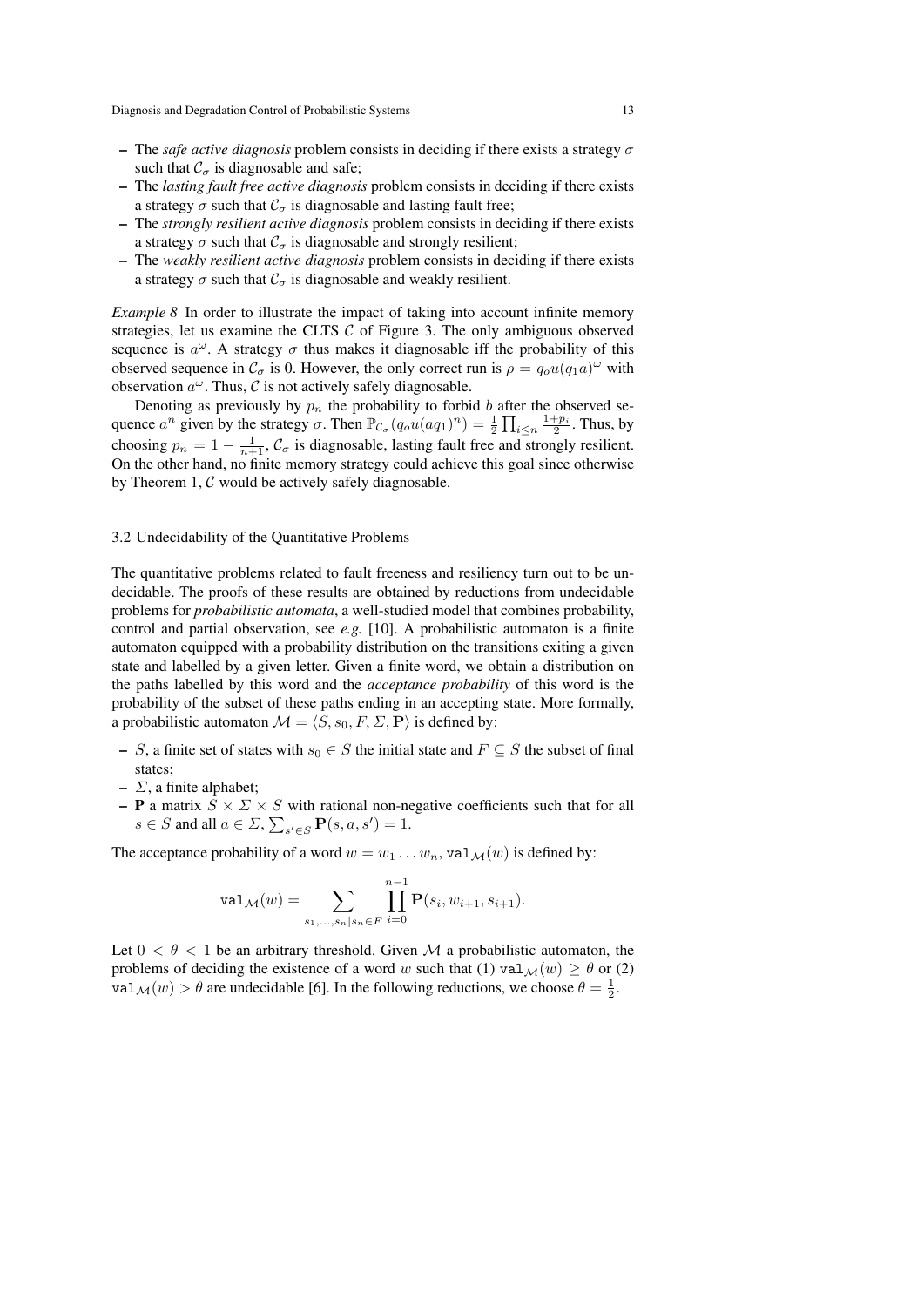Before developping it, we give a sketch of proof of the next proposition. Given a probabilistic automaton  $M$  with alphabet  $\Sigma$ , one builds a CLTS C composed of two independent parts each one initially entered with probability  $\frac{1}{2}$  by an unobservable transition. The unobservable event leading to the first part is the fault f which can only be detected almost surely if the observable event  $\sharp \notin \Sigma$  occurs with probability 1. The second part is constituted of a CLTS version of  $M$  augmented by exiting transitions. One exits M with probability  $\frac{1}{2}$  at every step toward a faulty sub-part except if the  $\sharp$  event is triggered. In this case, if the system was in a final state of M it goes back to the initial state of the automaton instead of performing a fault. If there exists a word w with an acceptance probability at least  $\frac{1}{2}$ , the strategy which consists in forcing the observed sequence  $w\sharp$  as long as the run stays in M ensures an average observable length (without discount) of the maximal correct signalling prefix greater or equal to 1. In the opposite case, we show that no strategy can achieve this threshold.

#### **Proposition 1** ( $\gamma$ , *v*)-fault free active diagnosability is undecidable.

*Proof* We proceed here by reduction from the problem of the existence of a word w such that val  $\mathcal{M}(w) \geq \frac{1}{2}$ . We consider the probabilistic automaton  $\mathcal{M} = \langle S, s_0, F, \Sigma, \mathbf{P} \rangle$ for which w.l.o.g. we assume that: (1)  $\Sigma \cap \{u, f, \sharp, \sharp\} = \emptyset$  and (2) the probabilities are fractions  $\frac{n}{d}$  with fixed denominator d. One builds the CLTS  $C = \langle Q, q_0, \Sigma', T \rangle$ described in Figure 5 and defined by:

- $-Q = S \cup \{q_0, q_c^1, q_c^2, q_c^3, f_1, f_2\};$
- $-\Sigma' = \Sigma \cup \{f, u, \sharp, \natural\}, \, \Sigma_u = \{f, u\}$  and  $\Sigma_c = \Sigma \cup \{\sharp\};$
- the transition function  $T$  is defined as follows.
- 1.  $T(q_0, \mathbf{f}, f_1) = T(q_0, u, s_0) = T(q_c^1, \sharp, q_c^3) = T(q_c^3, \sharp, q_c^3) = T(q_c^3, \mathbf{f}, f_2) =$  $T(q_c^2, \mathbf{f}, f_2) = T(f_2, \natural, f_2) = T(f_1, \sharp, f_2) = 1;$ 
	- 2. for every  $a \in \Sigma$ ,  $T(f_1, a, f_1) = 1$ ;
	- 3. for every  $s, s' \in S$  and every  $a \in \Sigma$ ,  $T(s, a, s') = d \cdot P(s, a, s')$  and  $T(s, a, q_c^2) = d;$
	- 4. for every  $s \in F$ ,  $T(s, \sharp, q_c^1) = 1$  and for every  $s \in S \setminus F$ ,  $T(s, \sharp, q_c^2) = 1$ ;
	- 5. for every other triplet,  $T$  is equal to 0.

As detailed above, the probabilities in  $M$  are all multiplied by their common  $d$ , to obtain integer weights, and we write  $d \cdot M$  in the figure to represent this scaling.

Let us show that A is  $(1, 1)$ -fault free iff there exists a word w accepted in M with probability at least  $\frac{1}{2}$ .

Let  $\sigma$  be an arbitrary strategy,  $\mathcal{C}_{\sigma}$  is diagnosable iff  $\natural$  occurs almost surely in a run. Indeed an observed sequence  $w \in \Sigma^*$  is ambiguous. On the other hand every run  $\rho$ leaving  $S \cup \{f_1\}$  almost surely reaches  $f_2$  where  $\natural$  occurs and, whatever  $\rho$ , a fault has occurred.

• Assume that there exists  $w = w_1 \dots w_k \in \Sigma^*$  such that  $\text{val}_{\mathcal{M}}(w) \geq \frac{1}{2}$ . We define the deterministic strategy  $\sigma$  by:

 $-\sigma(w) = {\mathbf{f}, u, \sharp, \natural};$  $-$  for all  $0 \le i \le k$ ,  $\sigma(w_1 \dots w_i) = \{ \mathbf{f}, u, w_{i+1}, \mathbf{t} \};$  $- \sigma(w') = \Sigma'$  for any other word w'.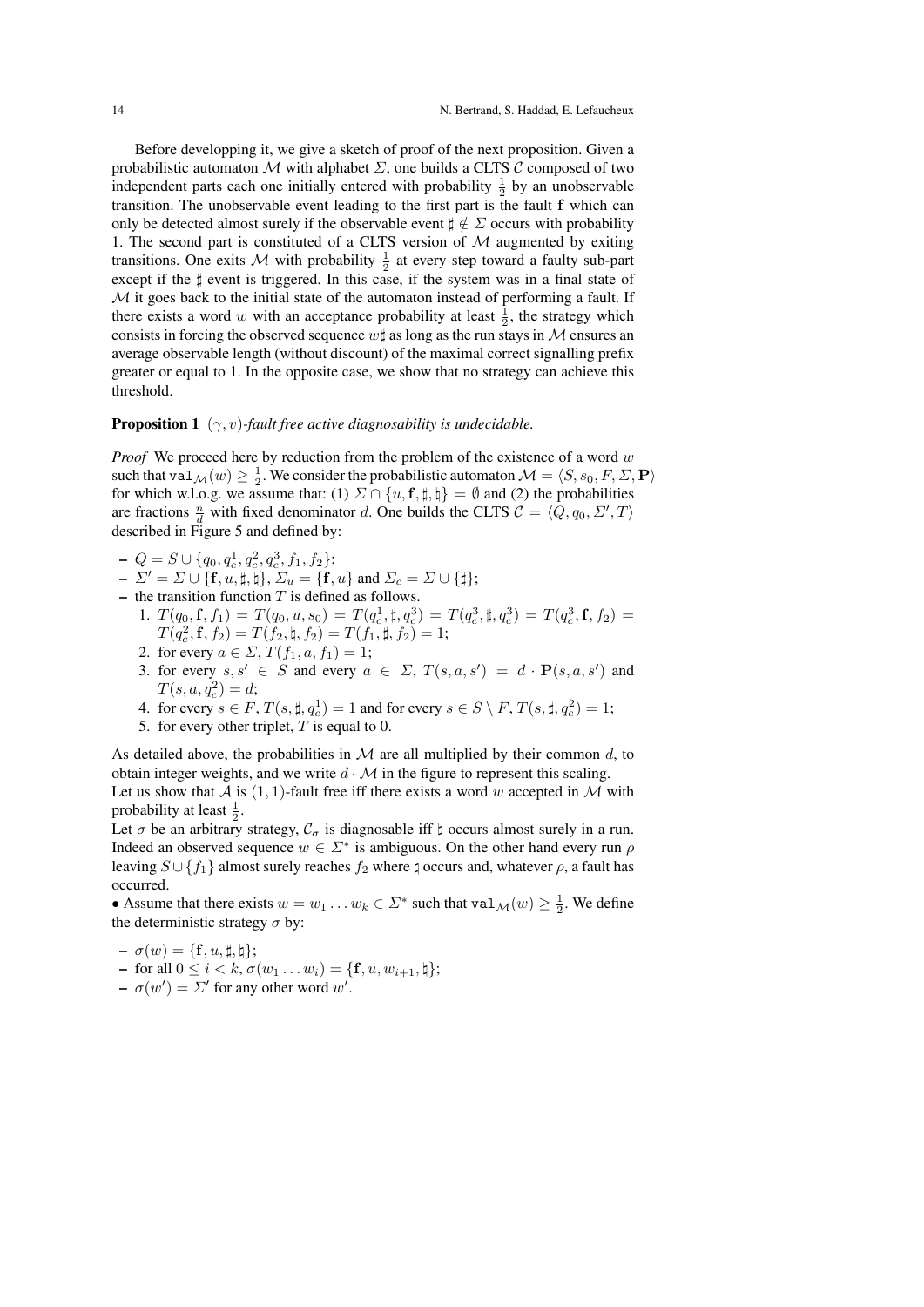

Fig. 5 From a probabilistic automaton to a CLTS.

Observe that after at most  $k + 1$  observable events, any run leaves  $S \cup \{f_1\}$  and thus  $\natural$  occurs almost surely implying that  $\mathcal{C}_{\sigma}$  is diagnosable.

By definition of C and  $\sigma$ , a correct signalling run  $\rho$  such that  $\pi(\rho) = w_1 \dots w_i$  for  $i <$ k has probability  $\frac{1}{2}$  of staying correct at the next step depending on if the current state is  $q_c^2$  or belongs to S. Similarly, a correct signalling run  $\rho$  such that  $\pi(\rho) = w_1 \dots w_k$ has a probability val $\mathcal{M}(w)$  of being at the next step in  $q_c^1$  and  $1 - \text{val}_{\mathcal{M}}(w)$  in  $q_c^2$ . Moreover, in state  $q_c^3$ , a correct signalling run has a probability  $\frac{1}{2}$  of staying correct and in  $q_c^3$  at the next step.

Therefore for all  $n \in \mathbb{N}$ , we have  $n \leq k$  implies  $\mathbb{P}(\mathsf{C}_n) = (\frac{1}{2})^n$  and  $n > k$  implies  $\mathbb{P}(\mathsf{C}_n) = (\frac{1}{2})^{n-1} \text{val}_{\mathcal{M}}(w) \geq (\frac{1}{2})^n$ . Finally:  $\sum_{n=1}^{\infty} \mathbb{P}(\mathsf{C}_n) \geq \sum_{n=1}^{\infty} (\frac{1}{2})^n = 1$ .

• Assume that for all  $w \in \Sigma^*$ ,  $\text{val}_{\mathcal{M}}(w) < \frac{1}{2}$ . Let  $\sigma$  be a strategy such that  $\mathcal{C}_{\sigma}$  is diagnosable. Observe that (using a slight and understandable abuse of language):

$$
\mathbb{P}_{\sigma}(C_n) = \sum_{w \in \Sigma^n} \mathbb{P}_{\sigma}(w \wedge C) + \sum_{w \in \Sigma^{n-1}} \mathbb{P}_{\sigma}(w \sharp \wedge C) + \sum_{1 < k \leq n} \sum_{w \in \Sigma^{n-k}} \mathbb{P}_{\sigma}(w \sharp^k \wedge C).
$$

Let us show that  $\mathbb{P}_{\sigma}(\mathsf{C}_{n+1}) \leq \frac{\mathbb{P}_{\sigma}(\mathsf{C}_n)}{2}$  with a strict inequality if there exists  $w \in \mathbb{Z}^{n-1}$ with  $\mathbb{P}_{\sigma}(w\sharp) > 0$ .

$$
\mathbb{P}_{\sigma}(C_{n+1}) = \sum_{w \in \Sigma^n} \sum_{x \in \Sigma \cup \{\sharp\}} \mathbb{P}_{\sigma}(wx \wedge C) + \sum_{w \in \Sigma^{n-1}} \mathbb{P}_{\sigma}(w\sharp^2 \wedge C) + \sum_{1 < k \le n} \sum_{w \in \Sigma^{n-k}} \mathbb{P}_{\sigma}(w\sharp^{k+1} \wedge C)
$$

Let us examine the three terms.

 $\circ$  A correct run  $\rho$  with observed sequence w has a conditional equiprobability that  $\mathsf{last}(\rho) \in S$  or  $\mathsf{last}(\rho) = q_c^2$ . Thus,  $\sum_{w \in \Sigma^n} \sum_{x \in \Sigma \cup \{\sharp\}} \mathbb{P}_{\sigma}(wx) = \frac{1}{2} \sum_{w \in \Sigma^n} \mathbb{P}_{\sigma}(w)$ .  $\circ$  A correct run  $\rho$  with observed sequence  $w\sharp^k$  such that  $k > 1$  verifies last $(\rho) = q_c^3$ . Thus,  $\sum_{1 \leq k \leq n} \sum_{w \in \Sigma^{n-k}} \mathbb{P}_{\sigma}(w \sharp^{k+1} \wedge \mathsf{C}) = \frac{1}{2} \sum_{1 \leq k \leq n} \sum_{w \in \Sigma^{n-k}} \mathbb{P}_{\sigma}(w \sharp^{k} \wedge \mathsf{C})$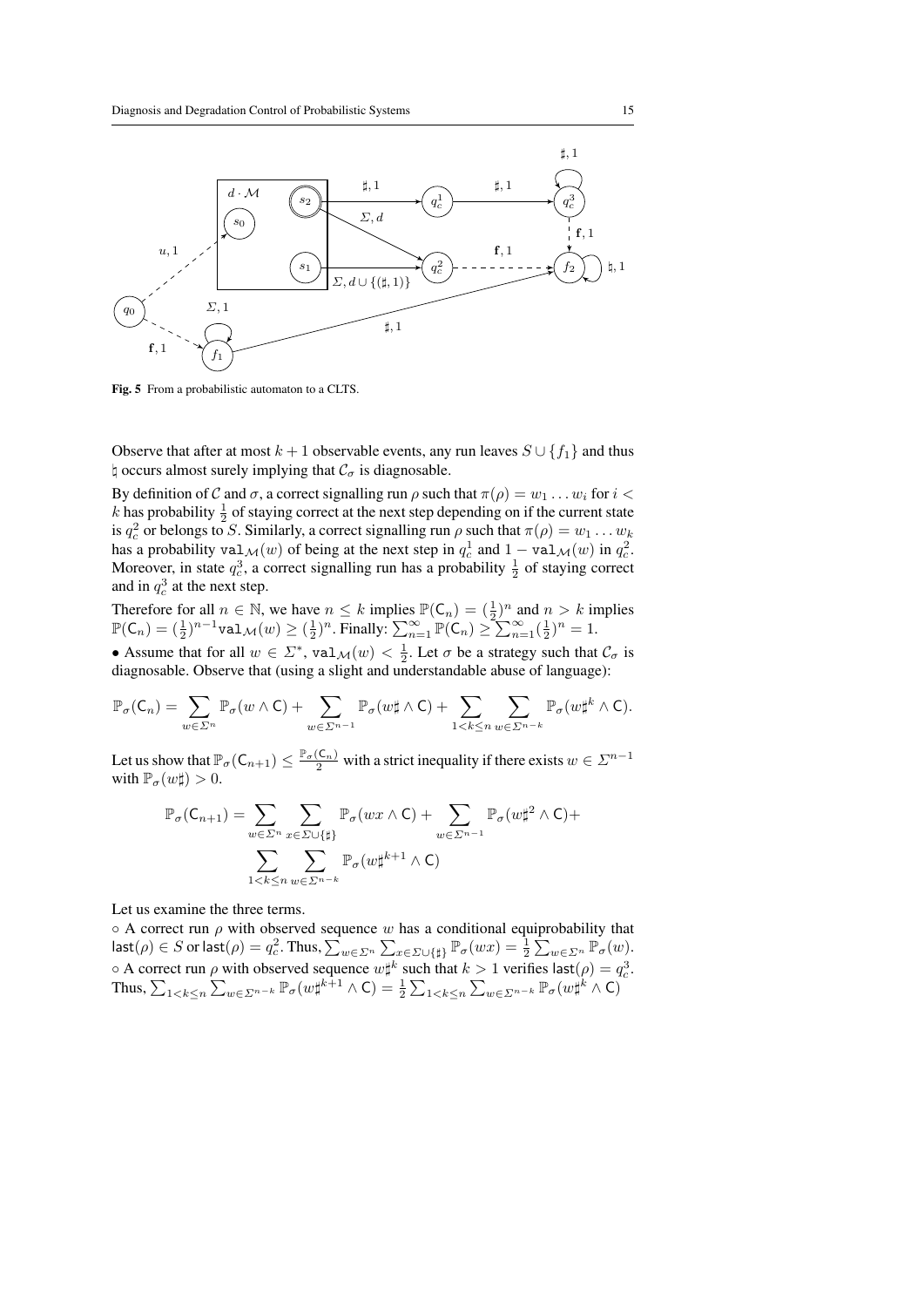$\circ$  A correct run  $\rho$  of observed sequence  $w\sharp$  has a conditional probability val $\mathcal{M}(w)$ that last $(\rho)=q_c^1$  and  $1-{\tt val}_{{\cal M}}(w)$  that last $(\rho)=q_c^2.$  Thus:

$$
\sum_{w \in \Sigma^{n-1}} \mathbb{P}_{\sigma}(w \sharp^2 \wedge \mathsf{C}) = \sum_{w \in \Sigma^{n-1}} \mathrm{val}_{\mathcal{M}}(w) \mathbb{P}_{\sigma}(w \sharp \wedge \mathsf{C}) \leq \frac{1}{2} \sum_{w \in \Sigma^{n-1}} \mathbb{P}_{\sigma}(w \sharp \wedge \mathsf{C})
$$

with a strict inequality if there exists a word w with  $\mathbb{P}_{\sigma}(w\sharp) > 0$ . By assumption,  $C_{\sigma}$  is diagnosable. Thus, according to our characterisation of a strategy ensuring the diagnosis, there exists a word w such that  $\mathbb{P}_{\sigma}(w\sharp) > 0$ . As a consequence,  $\sum_{n=1}^{\infty} \mathbb{P}(\mathsf{C}_n) < \sum_{n=1}^{\infty} (\frac{1}{2})^n = 1$ , thus A is not  $(1, 1)$  fault free.  $\Box$ 

**Observation.** A straightforward adaptation of the proof establishes that for  $0 < \gamma <$ 1, A is  $(\gamma, \frac{\gamma}{2-\gamma})$  fault free iff there exists a word w such that val  $\mathcal{M}(w) \geq \frac{1}{2}$ .

Proposition 2 α*-resilient active diagnosability is undecidable.*

*Proof* We proceed here by reduction the problem of the existence of a word w such that val  $_{\mathcal{M}}(w) > \frac{1}{2}$ . We consider the probabilistic automaton  $\mathcal{M} = \langle S, s_0, F, \Sigma, \mathbf{P} \rangle$ for which we assume w.l.o.g. that: (1)  $\Sigma \cap \{u, f, \sharp, \sharp\} = \emptyset$  and (2) the probabilities are fractions  $\frac{n}{d}$  with d fixed. One builds the CLTS  $C = \langle Q, s_0, \Sigma', T \rangle$  represented in Figure 6 (with some shortcuts to ease readability) and defined by:

- $Q = S ∪ {q<sub>1</sub>, f<sub>1</sub>};$
- $-\Sigma' = \Sigma \cup \{\mathbf{f}, \sharp, \natural\}, \Sigma_u = \{\mathbf{f}\}\$ et  $\Sigma_c = \Sigma \cup \{\sharp\};$
- the transition function  $T$  is defined by:
	- 1.  $T(q_1, \mathbf{f}, f_1) = T(f_1, \natural, f_1) = 1;$
	- 2. for all  $s, s' \in S, a \in \Sigma, T(s, a, s') = d \cdot P(s, a, s')$  and  $T(s, a, q_1) = d$ ;
	- 3. for all  $s \in F$ ,  $T(s, \sharp, s_0) = 1$  and for all  $s \in S \setminus F$ ,  $T(s, \sharp, q_1) = 1$ ;
	- 4. for every other triplet, T is equal to 0.

Here again, the probabilities in  $M$  are multiplied by the constant d, which we abbreviate in the figure by  $d \cdot \mathcal{M}$ .



Fig. 6 From a probabilistic automaton to (another) CLTS.

As a faulty run is followed by a  $\natural$ , whatever the strategy  $\sigma$ ,  $C_{\sigma}$  is diagnosable.

• Assume there exists  $w = w_1 \dots w_k \in \Sigma^*$  such that  $\text{val}_{\mathcal{M}}(w) > \frac{1}{2}$ . We denote  $v = val_{\mathcal{M}}(w)$ . We define the deterministic strategy  $\sigma$  by: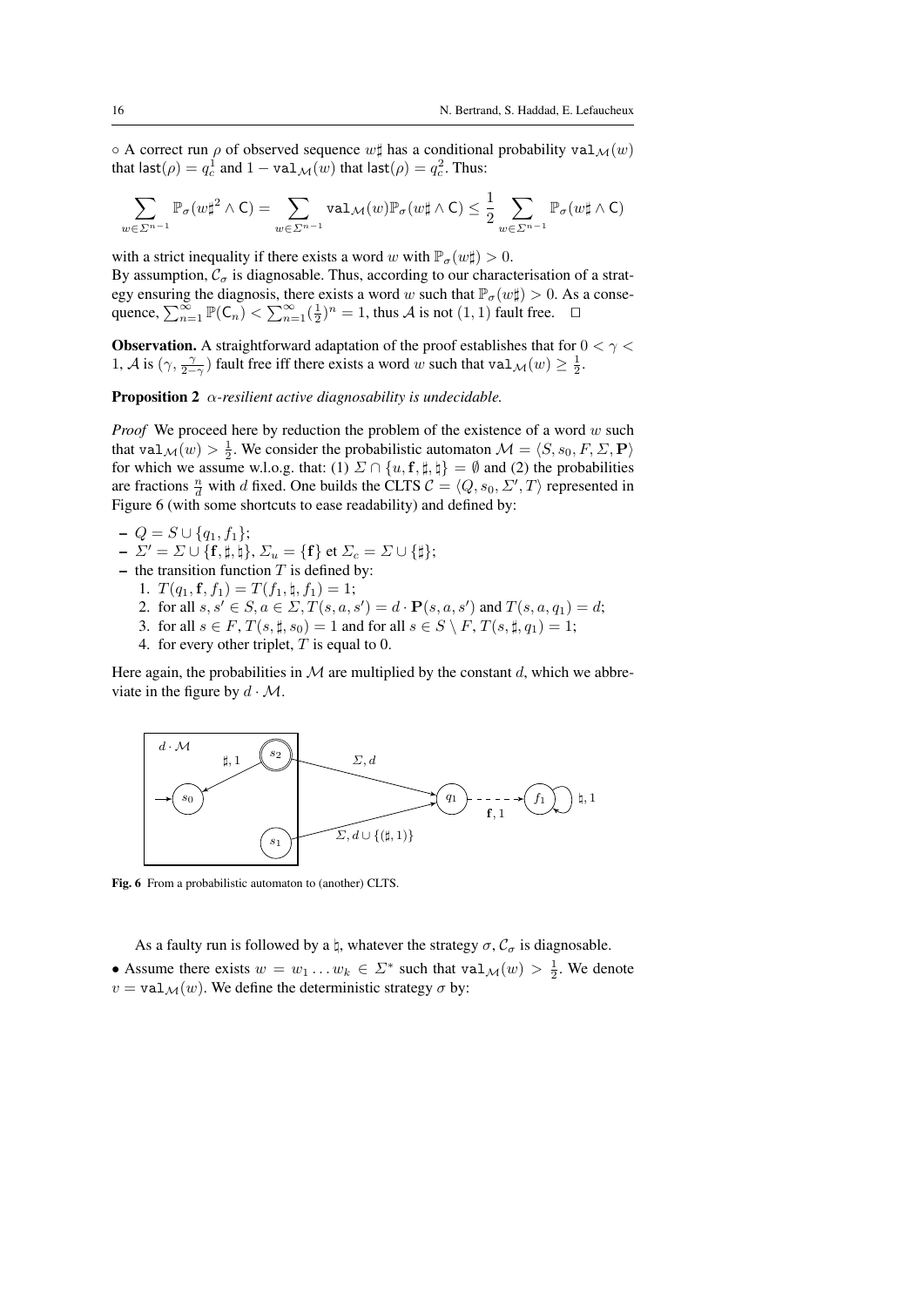- $\sigma((w\sharp)^*w) = \{\mathbf{f}, \natural, \sharp\};$
- $-$  for all  $0 \le i < k$ ,  $\sigma((w\sharp)^* w_1 \dots w_i) = \{\mathbf{f}, \natural, w_{i+1}\};$
- $\sigma(w') = \Sigma'$  for any other word w'.

Under strategy  $\sigma$ , the observed sequence of a correct run  $\rho$  is some  $(w\sharp)^m w_1 \dots w_i$ with  $0 \leq i \leq k$ .

 $\circ$  If  $\pi(\rho) = (w\sharp)^m w_1 \dots w_i$  with  $0 < i$  then with conditional equiprobability,  $\textsf{last}(\rho) \in S$  or  $\textsf{last}(\rho) = q_1$ . Thus with probability  $\frac{1}{2}$ , the run will be correct after the next observation.

 $\circ$  If  $\pi(\rho) = (w\sharp)^m$  then with conditional probability v, last $(\rho) = s_0$  and with probability  $1 - v$ , last $(\rho) = q_1$ . Thus with probability v, the run will be correct after the next observation.

Consider an arbitrary n and write its Euclidian division by  $k + 1$  as  $n = m(k + 1) + i$ with  $i \leq k$ . One has  $2^{-(n-1)} \mathbb{P}_{\sigma}(\mathsf{C}_n) = \left(\frac{v}{2}\right)^m$ .

Hence  $\frac{2^{-(n-1)}}{\mathbb{P}_{\sigma}(\mathsf{C}_n)} = \left(\frac{2}{v}\right)^{\lfloor \frac{n-1}{k+1} \rfloor}$  implying  $\lim_{n \to \infty} \frac{2^{-n}}{\mathbb{P}_{\sigma}(\mathsf{C}_n)} = 0$ . So  $\mathcal{C}_{\sigma}$  is  $\frac{1}{2}$ -resilient.

• Assume now that for all word  $w \in \Sigma^*$ ,  $\text{val}_{\mathcal{M}}(w) \leq \frac{1}{2}$ . Let  $\sigma$  be an arbitrary strategy. The observed sequence of a correct run  $\rho$  is some  $u_1 \sharp \dots \sharp u_m$  such that for all  $i, u_i \in \Sigma^*$ .

 $\circ$  Si  $u_m \neq 1$  with  $0 < i$  then with conditional equiprobability, last( $\rho$ )  $\in S$  or  $\textsf{last}(\rho) = q_1$ . Thus with probability  $\frac{1}{2}$ , the run will be correct after the next observation.

 $\circ$  If  $u_m = 1$  then with conditional probability val $\mathcal{M}(u_{m-1})$ , last $(\rho) = s_0$  and with probability  $1 - \text{val}_{\mathcal{M}}(u_{m-1}), \text{last}(\rho) = q_1.$  Thus with probability  $\text{val}_{\mathcal{M}}(u_{m-1}),$ the run will be correct after the next observation.

Summarising one has:  $\mathbb{P}_{\sigma}(\mathsf{C}_n) \leq 2^{-(n-1)}$  implying  $\limsup_{n\to\infty} \frac{2^{-n}}{\mathbb{P}_{\sigma}(\mathsf{C}_n)} \geq \frac{1}{2}$ . So  $C_{\sigma}$  is not  $\frac{1}{2}$ -resilient.  $\square$ 

#### 3.3 Decidability of the Qualitative Problems

In contrast to the quantitative notions, and to the notable exception of the safe active diagnosis, all the qualitative problems of diagnosability under degradation constraints we introduced are decidable and EXPTIME-complete. Moreover, to remedy the undecidability of the safe active diagnosis problem [2], in a second step, we also establish its EXPTIME-completeness when restricted to finite-memory strategies.

We start with the three qualitative problems that turn out to be decidable, even with no restriction on the memory of control strategies. The techniques used in the proofs are similar in spirit to the ones used for solving decision problems in Partially Observable Markov Decision Processes [5]. The proof idea is common to all cases: we establish a necessary and sufficient condition for the existence of a control strategy that ensures the given notion of diagnosability under a degradation constraint. To do so, we revisit the construction given in [2] (for active diagnosis), which builds an enriched model including finite information of the history. On this enriched model, the necessary and sufficient condition consists of graph-based properties.

Let us start by recalling the construction from [2]. To decide the diagnosability of a CLTS, its states are enriched with two subsets of states:  $U$  and  $V$  that correspond,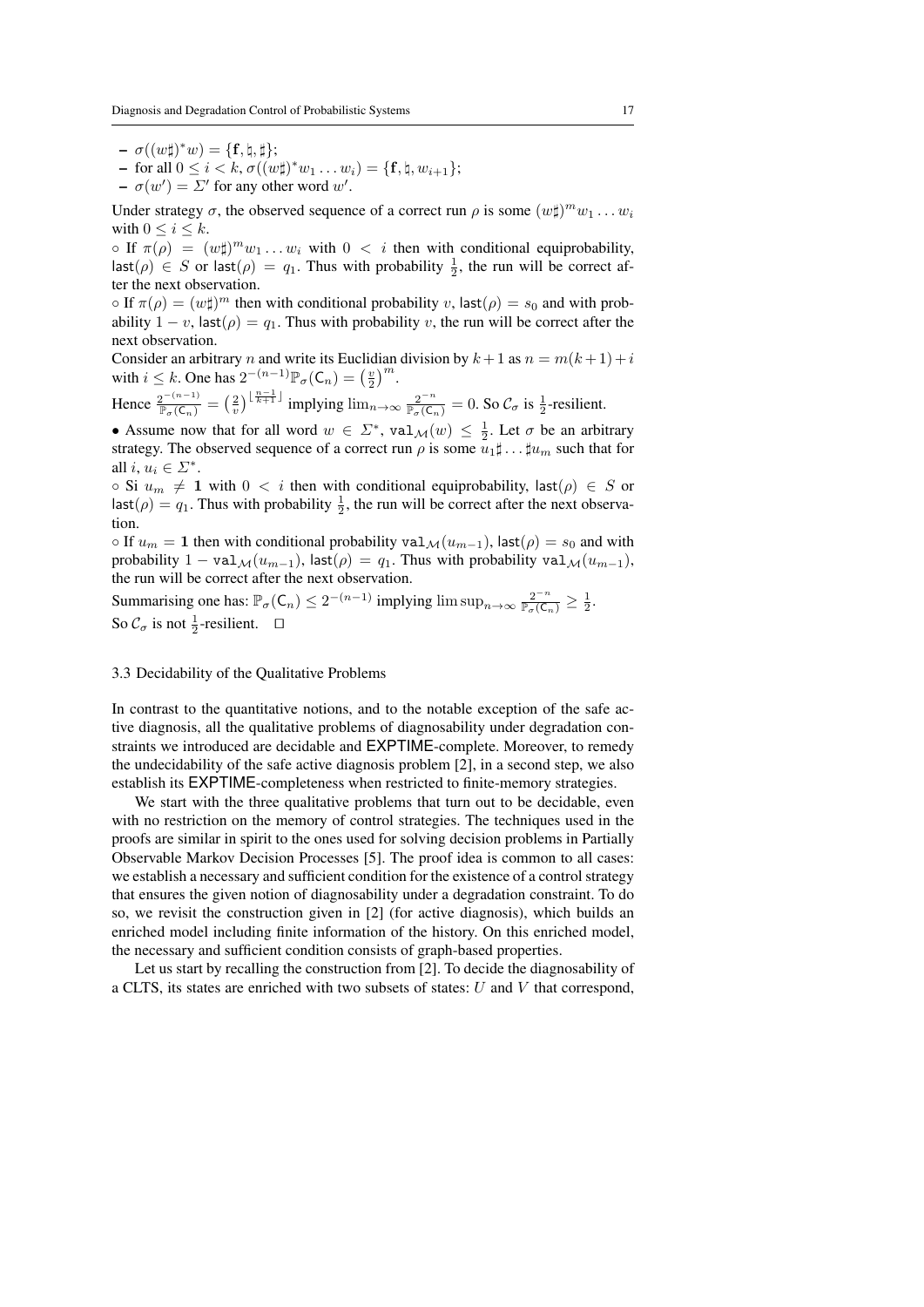respectively, to the subset of correct, or faulty, states, that are reachable by a signalling run corresponding to the current observed sequence. A pair  $(U, V)$  is called a *belief*. Formally, from a CLTS  $C = \langle Q, q_0, \Sigma, T \rangle$ , we define its belief version on the same event alphabet  $\mathcal{C}^B = \langle Q^B, q_0^B, \Sigma, T^B \rangle$  by:

 $-Q^B = Q \times 2^Q \times 2^Q$  and  $q_0^B = (q_0, \{q_0\}, \emptyset);$ – for every  $(q, U, V) \in Q \times 2^Q \times 2^Q$ , for every  $a \in \Sigma$ , and every  $q' \in Q$ - if  $a \notin \Sigma_o$ ,  $T^B((q, U, V), a, (q', U, V)) = T(q, a, q')$ ; – if  $a \in \Sigma_o$ , letting 1.  $U' = \{q'_c \in Q_c \mid \exists q_c \in U, \exists \rho \in \mathsf{SR}_1, q_c \xrightarrow{\rho} q'_c \wedge \pi(\rho) = a\}$ 2.  $V' = \{q_f \in Q_f \mid \exists q_x \in U \cup V, \exists \rho \in \mathsf{SR}_1, q_x \stackrel{\rho}{\Rightarrow} q_f \wedge \pi(\rho) = a\}.$ then  $T^B((q, U, V), a, (q', U', V')) = T(q, a, q').$ - for every other triplet  $((q, U, V), a, (q', U', V'))$ , T is equal to 0.

The size of the belief CLTS  $\mathcal{C}^B$  is exponential in the size of  $\mathcal{C}$ . For the properties we are interested in, they have the same behaviour. We introduce  $\Delta$ , a discrete version of  $T^{B}$ , extended to observed sequences. For  $w \in \Sigma_{o}^{*}$ ,  $(q',U',V') \in \Delta((q,U,V),w)$  as soon as there exists a run  $\rho$  such that  $\pi(\rho) = w$  and  $(q, U, V) \stackrel{\rho}{\Rightarrow} (q', U', V')$ .

We will now construct Win the set of all beliefs  $(U, V)$  such that, starting from any  $(q, U, V)$  with  $q \in U \cup V$ ,  $C^B$  is actively diagnosable. This set is computed as a greatest fixpoint. We let  $\text{Win}_{0} = 2^{Q_c} \times 2^{Q_f}$  and for  $n \in \mathbb{N}$ ,  $\text{Win}_{n+1}$  is the set of the beliefs  $(U, V)$  of Win<sub>n</sub> such that for all state  $q \in U \cup V$ , there exists a sequence of sets of allowed events  $(\Sigma_i^{\bullet})_{1 \leq i \leq k}$  and an observed sequence  $w = o_1 \dots o_k$  with  $o_i \in \Sigma_i^{\bullet}$  verifying:

- there exists a run  $\rho$  starting in  $(q, U, V)$  with  $\pi(\rho) = w$  and reaching  $(q^*, U^*, V^*)$ with  $q^* \in Q_c$  (*i.e.* the current state is correct) or  $U^* = 0$  (the fault is claimed);
- Consider a state  $q_i$  reached from  $q' \in U \cup V$  by a run with observed sequence  $o_1 \dots o_i$  with  $0 \le i < k$ , *i.e.*  $(q_i, U_i, V_i) \in \Delta((q', U, V), o_1 \dots o_i)$  for a belief  $(U_i, V_i)$ . then:
	- 1. the control induced by  $\sum_{i=1}^{\bullet}$  does not create any deadlock:  $G^{\sum_{i=1}^{\bullet}}(q_i) \neq 0$ ;
	- 2. Every new belief obtained by an observable step  $o \in \Sigma_{i+1}^{\bullet}$  starting in  $q_i$ belongs to  $\textsf{Win}_n: \forall o \in \Sigma_{i+1}^{\bullet}, \forall (q_o, U_o, V_o) \in \Delta((q_i, U_i, V_i), o), (U_o, V_o) \in \Delta((q_i, U_o, V_o))$  $Win_n$ .

The computation of Win is in polynomial time in the size of  $\mathcal{C}^B$ , given that at every non-terminal iteration at least one belief is removed. The correctness of Win is established in [2], and  $\sigma^*$  a (deterministic finite-memory) strategy ensuring diagnosability consists in, given a belief  $(U, V) \in$  Win choosing the greatest set  $\Sigma^{\bullet}$  such that every possible belief reached on the next step still belongs to Win.

To decide weakly (resp. strongly) resilient active diagnosability, and lasting fault free active diagnosability, we build on the belief CLTS contruction. The simplest case is the weak notion:

#### Theorem 2 *Weakly resilient active diagnosability is* EXPTIME*-complete.*

*Proof* We first establish the membership in EXPTIME. Given a CLTS  $C$ , its belief CLTS  $\mathcal{C}^B$ , and the deterministic finite-memory  $\sigma^*$ , we derive a pLTS A. It is obtained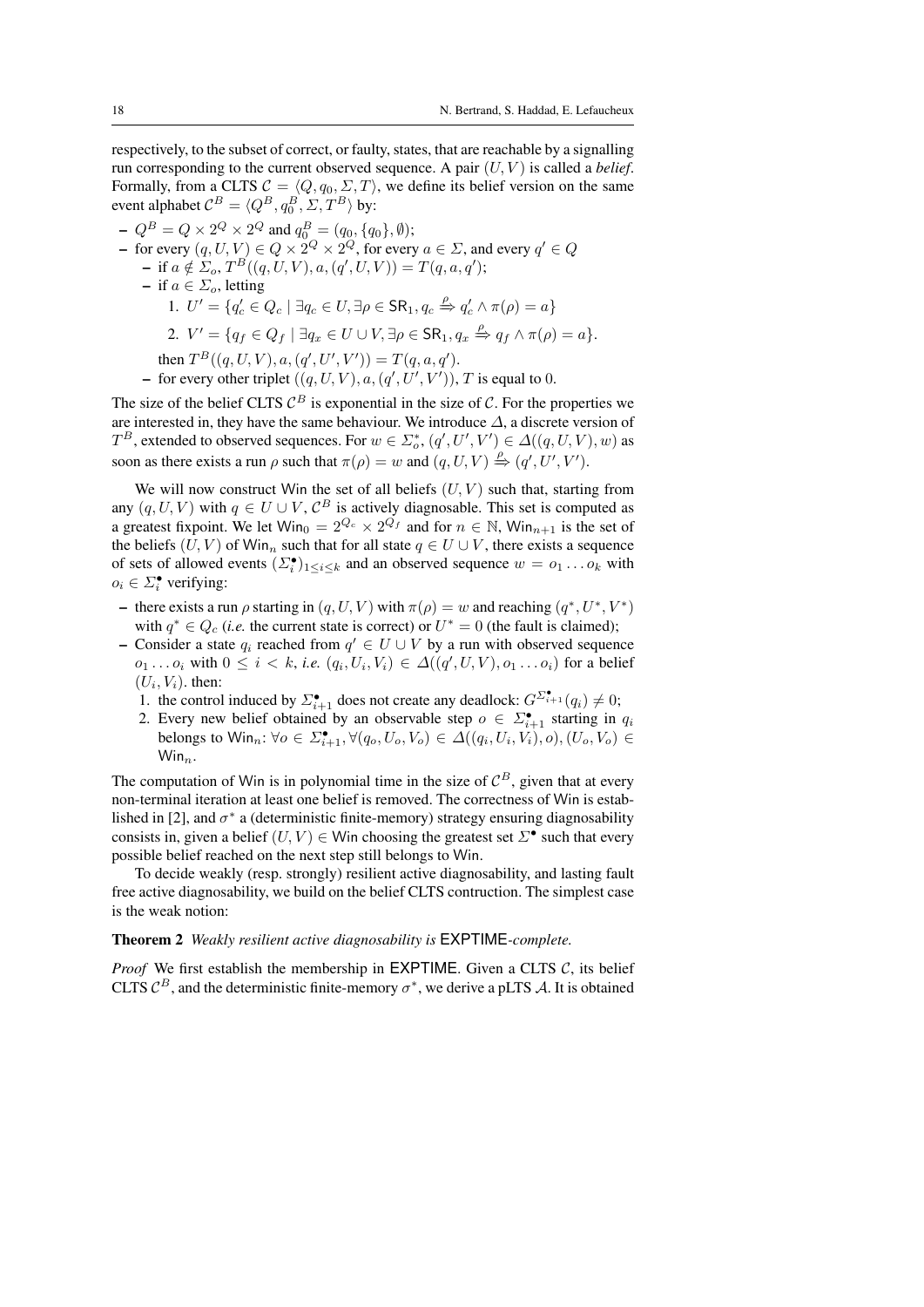from  $\mathcal{C}^B$  by restricting to the states of with belief in Win and controlled by the strategy  $\sigma^*$ . We claim that  $\mathcal C$  is actively diagnosable with guarantee of weak resiliency iff there exists in  $A$  a reachable cycle such that the first component of every state along the cycle is a correct state of C.

• Suppose first that such a cycle exists in A. We let  $\alpha > 0$  be the probability of this cycle,  $n_1$  its length,  $n_0$  the observed length of the shortest run reaching a state of the cycle and  $\mu$  the probability of this run. For all  $n \ge n_0$ ,  $\mathbb{P}_{\mathcal{A}}(\mathsf{C}_n) \ge \mu \alpha^{\lceil \frac{n-n_0}{n_1} \rceil}$ . As a consequence, A is  $\alpha'$ -resilient for all  $\alpha' < \alpha$ . A is thus weakly resilient. Therefore,  $\mathcal{C}_{\sigma^*}$ , which has the same probabilistic behaviour as A is weakly resilient too.

• Conversely, suppose that there is no such cycle in A. Let  $\sigma'$  be a (live) strategy such that  $C_{\sigma}$  is diagnosable. This strategy can be mimicked in  $C^B$ , ignoring the belief information. The reachable states of  $C_{\sigma'}^B$  are associated with beliefs of Win (due to the characterisation recalled above). As  $\sigma^*$  is the most permissive strategy ensuring to stay in Win, there does not exist any such cycle in  $\mathcal{C}^B_{\sigma'}$  either. Consequently, there exists  $n_f \in \mathbb{N}$  such that every run  $\rho$  in  $\mathcal{C}_{\sigma'}^B$  with  $|\rho| \geq n_f$  ends in a state which first component is faulty. Thus  $\mathbb{P}_{\mathcal{C}_{\sigma'}}(\mathsf{C}_{n_f}) = \mathbb{P}_{\mathcal{C}_{\sigma'}^B}(\mathsf{C}_{n_f}) = 0$ , which means that  $\mathcal{C}_{\sigma'}$  is not weakly resilient.

The complexity lower-bound is obtained by reduction from the active diagnosability, which is known to be **EXPTIME**-hard [2]. For  $C = \langle Q, q_0, \Sigma, T \rangle$  a CLTS, we define the CLTS  $C' = \langle Q \cup \{q'_0, q_s\}, q'_0, \Sigma \cup \{\sharp\}, T' \rangle$  with  $\sharp$  a fresh observable event, and such that  $T'(q'_0, \sharp, q_0) = T'(q'_0, \sharp, q_s) = T'(q_s, \sharp, q_s) = 1$ , for all  $q, q' \in Q, a \in \mathbb{R}$  $\Sigma, T'(q, a, q') = T(q, a, q')$  and for every other triplet  $T'(q, a, q') = 0$ . Clearly enough,  $C'$  is diagnosable iff C is diagnosable. Moreover,  $C'$  is safe by construction, and thanks to Theorem 1(a), it is strongly resilient, and thus weakly resilient.  $\square$ 

The proof of the next theorem also relies on the set of beliefs Win. We build a subset of Win, called WinK. A belief  $(U, V)$  of Win belongs to WinK if there exists a strategy  $\sigma$  such that from every distribution with support  $U \cup V$ ,  $\sigma$  guarantees to stay in Win, and to give a positive probability to the set of infinite correct runs. The CLTS is actively diagnosable with guarantee of strong resiliency iff from the initial belief one can reach a belief of WinK while staying in Win. The winning strategy consists in combining cleverly the strategy used to make the system diagnosable and the one allowing to stay in WinK.

#### Theorem 3 *Strongly resilient active diagnosability is* EXPTIME*-complete.*

*Proof* Let  $C$  be a CLTS. As in the construction preliminary to Theorem 2, we build  $\mathcal{C}^B$ , Win and  $\sigma^*$ . We then define WinK $_U\subseteq 2^Q\times$  Win by a greatest fix point computation. For  $(U', (U, V) \in \text{WinK}_U, (U, V)$  is a belief for which there exists a strategy allowing to a set of runs starting in  $U'$  to stay in the states of  $\mathcal{C}^B$  associated with a belief of Win while staying correct. Win $K_U$  is obtained as the limit of a decreasing sequence  $(\textsf{WinK}_n)_{n \in \mathbb{N}}$  defined inductively by:  $\textsf{WinK}_0 = \{ (U', (U, V)) \mid (U, V) \in$ Win  $\wedge \emptyset \neq U' \subseteq U$  and for  $n \in \mathbb{N}$ , WinK $n+1$  is the set of elements  $(U', (U, V))$  of WinK<sub>n</sub> such that there exist a set of allowed events  $\Sigma^{\bullet}$  verifying:

 $- \Sigma^{\bullet}$  does not create a deadlock:  $\forall q \in U \cup V, G^{\Sigma^{\bullet}}(q) \neq 0;$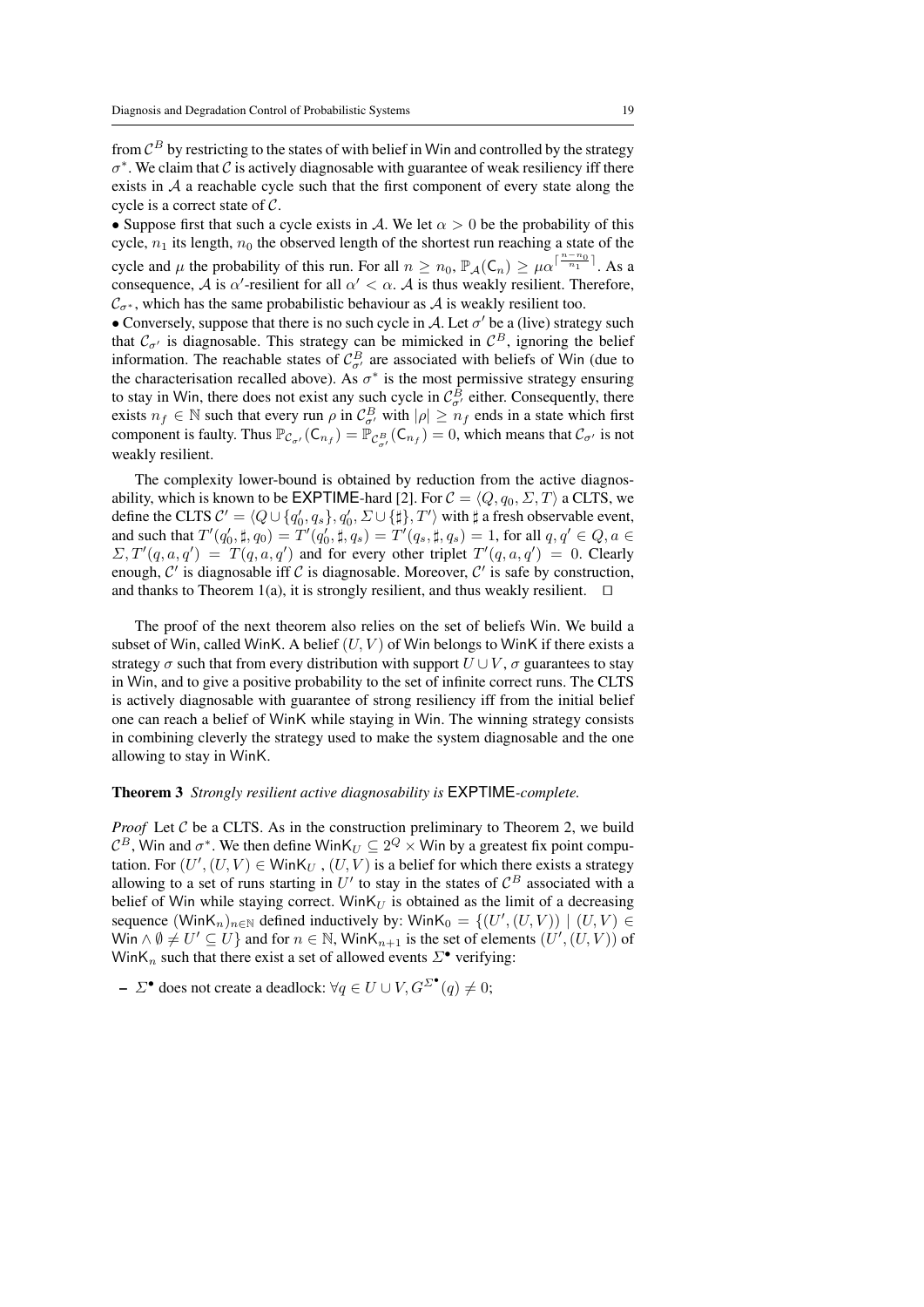- under the control  $\Sigma^{\bullet}$  no run starting in a state of U' will make a fault before the next observation:  $\forall q_c \in U', \forall \rho \in \overline{\mathsf{SR}}_1, q_c \stackrel{\rho}{\Rightarrow} q_\wedge \pi(\rho) \in \Sigma^\bullet \Rightarrow q \in Q_c;$
- every triplet reached by an observable step  $o \in \Sigma^{\bullet}$  belongs to WinK<sub>n</sub>:  $(\tilde{U}',(\tilde{U},\tilde{V})) \in \mathsf{Wink}_n$  with:
	- 1.  $\tilde{U}' = \{q'_c \in Q_c \mid \exists q_c \in U'_1, \exists \rho \in \mathsf{SR}_1, q_c \stackrel{\rho}{\Rightarrow} q'_c \wedge \pi(\rho) = a\};$
	- 2.  $(\tilde{U}, \tilde{V})$  is obtained by the update of the belief  $(U, V)$  following the observation o.

From WinK<sub>U</sub>, we define the set WinK  $\subseteq$  Win by keeping only the second component of WinK<sub>U</sub>: WinK =  $\{(U, V) \in$  Win  $| \exists U', (U', (U, V)) \in$  WinK<sub>U</sub>}. Let us state some of the properties of this construction.

- By induction, if  $(U', (U, V)) \notin \text{WinK}_n$  then for every (live) strategy, there exists a faulty run starting in  $U'$  of observable length n;
- $-$  If  $\emptyset \neq U'' \subseteq U'$  then  $(U', (U, V)) \in$  WinK<sub>U</sub> implies  $(U'', (U, V)) \in$  WinK<sub>U</sub>. Thus, if  $(U, V) \notin W$ inK, for all  $q \in U$ ,  $({q}, (U, V)) \notin W$ inK $_U$ .

We also define PreWin the set of states of  $\mathcal{C}^B$  of the form  $Q \times$  Win from which a state  $(q, U, V)$  with  $(U, V) \in$  WinK is reachable. Let us show that C is diagnosable and strongly resilient iff the initial state of  $\mathcal{C}^B$  belongs to PreWin.

• Suppose that the initial state belongs to PreWin. Let  $(U', (U, V))$  be an element of WinK<sub>U</sub>. We define  $\sigma_{(U',(U,V))}$  the finite-memory strategy with memory states of the form  $(\tilde{U}',(\tilde{U},\tilde{V}))$  and which, starting from  $(U',(U,V))$ , ensures to stay in WinK<sub>U</sub>. This strategy immediately derives from the fixpoint definition of  $W\in K_U$ .

For  $(U, V) \in$  WinK, we also define  $\sigma_{(U, V)} = \sigma_{(U', (U, V))}$  for an arbitrary U' such that  $(U', (U, V)) \in \mathsf{Wink}_U$ .

Finally, we let  $\sigma_0$  be the following strategy working in three successive phases which may not all be triggered.

- 1. First  $\sigma_0$  mimicks  $\sigma^*$  until a belief  $(U, V) \in$  WinK is reached;
- 2. Then, at every observed sequence w,  $\sigma_0$  chooses to apply  $\sigma_{(U,V)}$  with probability  $p_w = \frac{|w|}{|w|+1}$ , and to switch to the third phase with probability  $1 - p_w$ ;
- 
- 3. Finally,  $\sigma_0$  behaves forever as  $\sigma^*$ .

We observe that  $\mathcal{C}_{\sigma_0}$  is diagnosable. Indeed, on the one hand, the events allowed by  $\sigma_0$  are included in those allowed by the maximally permissive strategy  $\sigma^*$ , and on the other hand almost-surely,  $\sigma^*$  is applied from some moment on. Therefore every fault will almost surely be detected.

Moreover, let us prove that it is strongly resilient. Indeed, by definition of PreWin, there exists a run  $\rho$  starting in the initial state and reaching a state  $(q, U, V)$  such that  $(U, V)$  belongs to WinK. Let  $U' \subseteq U$  the one chosen arbitrarily when defining  $\sigma_{(U,V)}$ . Without loss of generality, we suppose that  $\rho$  reaches a state of U'. As a fault can only be created after  $\rho$  if  $\sigma_0$  switches to its third phase, for  $n > |\rho|_o$  we have

$$
\mathbb{P}_{\sigma_0}(\tilde{\rho} \in \mathsf{C}_n \mid \rho \preceq \tilde{\rho}) \ge \mathbb{P}_{\sigma_0}(\rho) \prod_{i=|\rho|}^n \frac{i}{i+1} = \mathbb{P}_{\sigma_0}(\rho) \frac{|\rho|}{n+1}
$$

.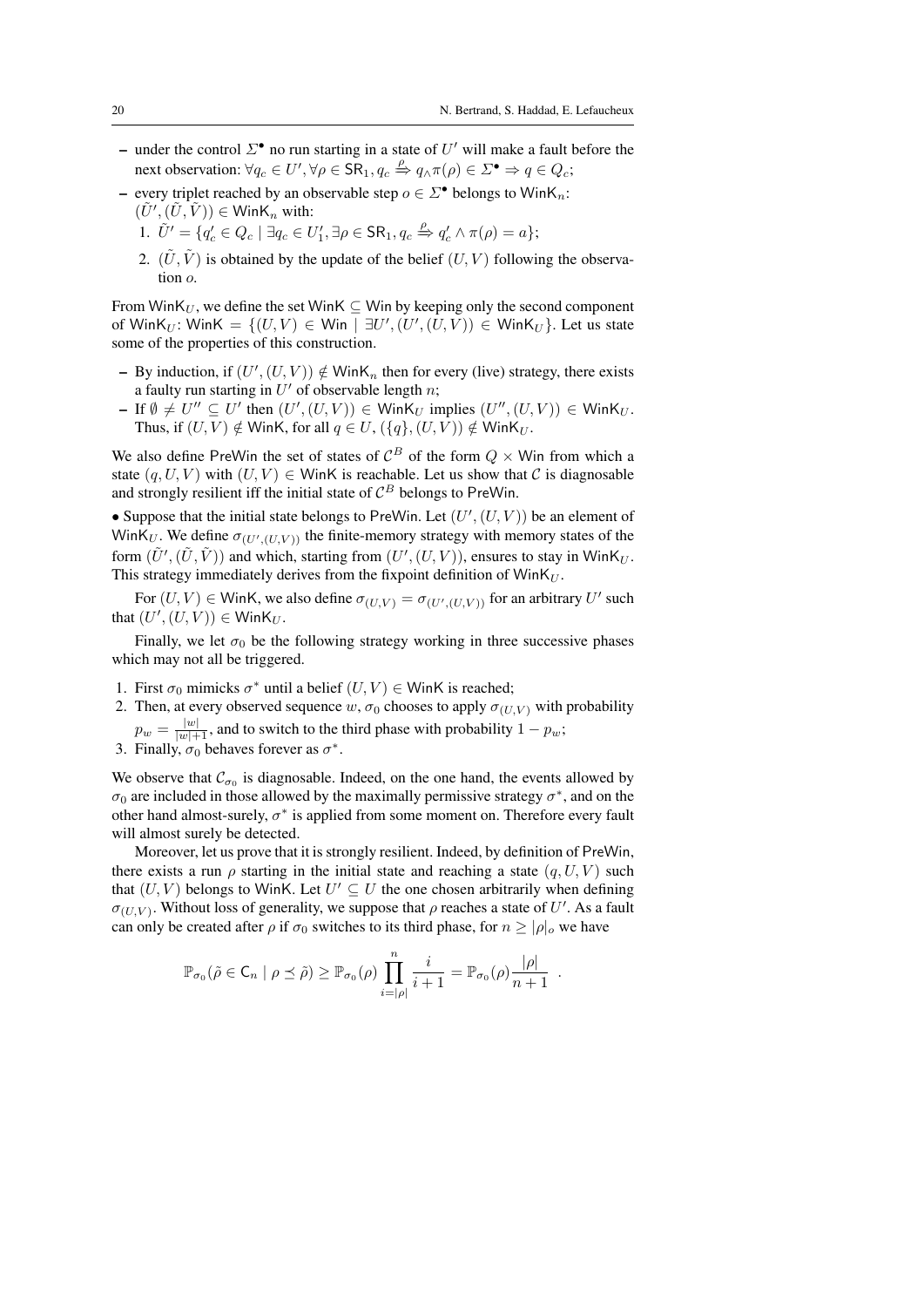Thus, for every  $0 < \alpha < 1$ , similarly to  $n\alpha^n$ ,  $\frac{\alpha^n}{\mathbb{P}_{\sigma_0}(C_n)}$  converges to 0.

• Conversely, suppose that the initial state does not belong to PreWin. Let  $\sigma$  be a strategy ensuring diagnosability. For every state  $(q, U, V)$  with  $q \in U$  reachable by a run  $\rho_0$  with  $\sigma$ ,  $(U, V) \notin$  WinK and due to our one of our observations  $({q}, (U, V)) \notin$ WinK $_U$ . Let K be the number of iterations in the fixpoint computation of WinK. Then, for every sequence of K random choices under  $\sigma$ , there exists a faulty run  $\rho \in F$ , compatible with these choices, starting in  $(q, U, V)$  and of observable length smaller than  $K$ . Adding up the probabilities of runs corresponding to every sequence of choices of  $\sigma$  we obtain

$$
\mathbb{P}_{\sigma}(\rho \in \mathsf{F}_{|\rho_0|_o + K} \mid \rho_0 \preceq \rho) \ge \lambda^{K|Q|} \mathbb{P}_{\sigma}(\rho_0)
$$

where  $\lambda = \min_{q \in Q} \frac{1}{G^{\Sigma}(q)}$ . Thus, for every  $n \in \mathbb{N}$ ,  $\mathbb{P}_{\sigma}(\mathsf{C}_{n+K}) \leq \mathbb{P}_{\sigma}(\mathsf{C}_n)(1 - \lambda^{K|Q|})$ . Letting  $\alpha = (1 - \lambda^{K.|Q|})^{\frac{1}{K}}$ , we obtain  $\lim_{n \to \infty} \frac{\alpha^n}{\mathbb{P}_{\sigma}(\mathsf{C}_n)} > 0$ , so that  $\mathcal{C}_{\sigma_0}$  is not strongly resilient.

To conclude the proof, we observe that the EXPTIME-hardness derives from the same reduction as in the proof of Theorem 2.  $\Box$ 

It turns out that this same combination of strategies can be used to ensure lasting fault freeness and diagnosability. In fact, the following theorem establishes that the characterisation of the strongly resilient active diagnosability also applies to the lasting fault free active diagnosability.

Theorem 4 *Lasting fault free active diagnosability is equivalent to strongly resilient active diagnosability.*

*Proof* We will show here that the characterisation given in the proof of Theorem 3 for a CLTS to be actively diagnosable with guarantee of strong resiliency also characterises the fact that the CLTS is actively diagnosable with guarantee of lasting fault freeness. This will show the equivalence of the two notions in the active case.

We reuse the definitions from the proof of Theorem 3. Let us show that  $C$  is actively diagnosable with guarantee of lasting fault freeness iff the initial state of  $\mathcal{C}^B$  belongs to PreWin.

• Suppose that the initial state belongs to PreWin. Then, as discussed in the proof of Theorem 3,  $\mathcal{C}_{\sigma_0}$  is diagnosable and there exists a finite run  $\rho$  such that  $\mathbb{P}(\tilde{\rho} \in \mathsf{C}_n$  $\rho \preceq \tilde{\rho}$ )  $\geq \mathbb{P}(\rho) \frac{|\rho|}{n+1}$ . Thus:

$$
\sum_{n=1}^{\infty} \mathbb{P}(\mathsf{C}_n) \ge \sum_{n=|\rho|}^{\infty} \mathbb{P}(\tilde{\rho} \in \mathsf{C}_n \mid \rho \preceq \tilde{\rho}) \ge \mathbb{P}(\rho) |\rho| \sum_{n=|\rho|}^{\infty} \frac{1}{n+1} = \infty.
$$

• Conversely, if the initial state does not belong to PreWin. Let  $\sigma$  be a strategy ensuring diagnosability. For every  $n \in \mathbb{N}, \mathbb{P}(\mathsf{C}_{n+K}) \leq \mathbb{P}(\mathsf{C}_n)(1 - \lambda^{K \cdot |Q|})$ . Thus:

$$
\sum_{n=1}^{\infty} \mathbb{P}(\mathsf{C}_n) \le K \sum_{n=1}^{\infty} (1 - \lambda^{K.|Q|})^n \le K. |Q_B| \cdot \frac{1}{\lambda^{K.|Q|}} < \infty.
$$

 $\Box$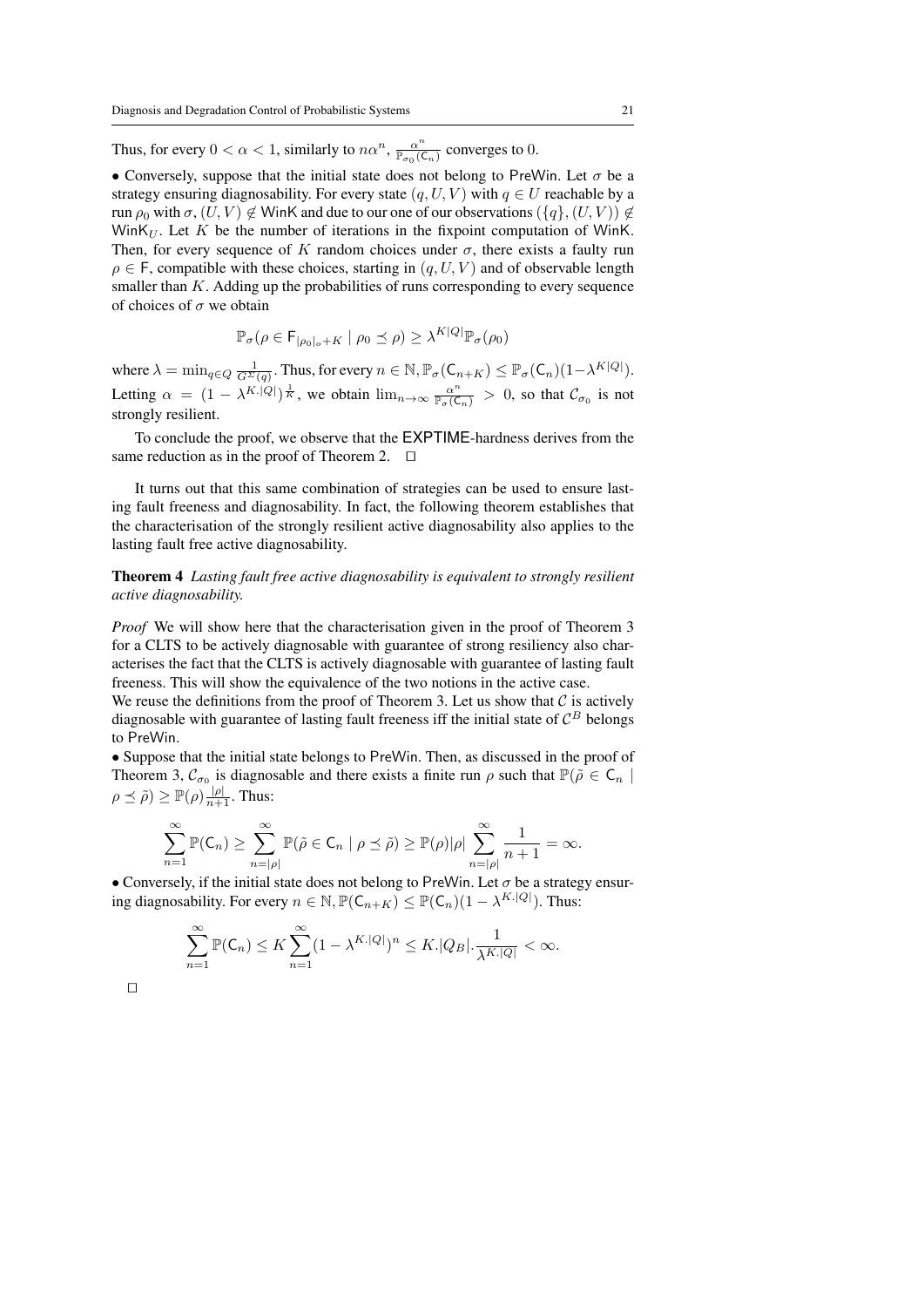Given the equivalence of strong resiliency and lasting fault freeness, from Theorem 3 we derive:

#### Corollary 1 *Lasting fault free active diagnosability is* EXPTIME*-complete.*

We now turn our attention to safe active diagnosability. The problem is known to be undecidable in general, and in NEXPTIME when restricting to finite-memory strategies [2]. Note that decidability is not immediate even if the strategies are assumed to be finite-memory, since no *a priori* bound on the memory is known. We refine that complexity result by proving that safe active diagnosis can be solved in EXPTIME when restricting to finite-memory strategies.

To do so, we prove a more general result in the context of a well-known model, quite popular in artificial intelligence and more recently in formal methods, that combines partial observation, probabilities and control, namely *Partially Observable Markov Decision Processes* (POMDP). We establish that the existence of finitememory schedulers that ensure a Büchi objective with probability 1 and a safety objective with positive probability in a POMDP is decidable in EXPTIME. We then reduce the safe active diagnosis of a CLTS  $\mathcal C$  restricted to finite-memory strategies to the existence of a finite-memory scheduler in a POMDP  $M<sub>C</sub>$  ensuring at the same time a Büchi objective with probability 1 and a safety objective with positive probability.

Definition 10 (POMDP) A *partially observable Markov decision process* (POMDP) is a tuple  $M = \langle Q, q_0, \text{Obs}, \text{Act}, T \rangle$  where

- Q is a finite set of states with  $q_0$  the initial state;
- Obs :  $Q \rightarrow \mathcal{O}$  assigns an observation  $\mathsf{O} \in \mathcal{O}$  to each state.
- Act is a finite set of actions;
- $T: Q \times \text{Act} \rightarrow \text{Dist}(Q)$  is a partial transition function. Letting  $\text{Ena}(q) = \{a \in$ Act  $|T(q, a)$  is defined the set of enabled actions in state q, we assume that:
	- for all  $q \in Q$ , Ena $(q) \neq \emptyset$ , and
	- whenever  $Obs(q) = Obs(q')$ , then  $Ena(q) = Ena(q')$  and slightly abusing our notation, we will denote by  $Ena(O)$  the set of events enabled in every state with observation O.

A *decision rule* is a distribution from Dist(Act) that resolves non-determinism by randomization. A *scheduler* for a POMDP maps histories of observations to decision rules. Formally, a scheduler is a function  $\tau : \mathcal{O}^+ \to \text{Dist}(Act)$  such that for every  $O_1 \cdots O_i$ , Supp $(\tau(O_1 \cdots O_i)) \subseteq \text{Ena}(O_i)$ . Given a scheduler  $\tau$ , a POMDP M yields a stochastic process. This stochastic process can be represented by an infinite state pLTS, denoted  $M(\tau)$  in which states are histories of observations. One denotes by  $\mathbb{P}^{q_0}_{\tau}$  (Ev) the probability that event Ev is realized in this process.

In the context of POMDP, a *belief* is a non-empty set of states that represents the current state estimate, *i.e.* the set of states the system may be in, given the actions and observations so far. The initial belief is  $\{q_0\}$ , and given a current belief B, a decision rule  $\delta$  and an observation O, the belief obtained after  $\delta$  has been applied and O has been observed is defined by:

$$
\Delta(B, (\delta, O)) = \bigcup_{q \in B, \ a \in \text{Supp}(\delta)} \text{Supp}(T(q, a)) \cap \text{Obs}^{-1}(O) \ .
$$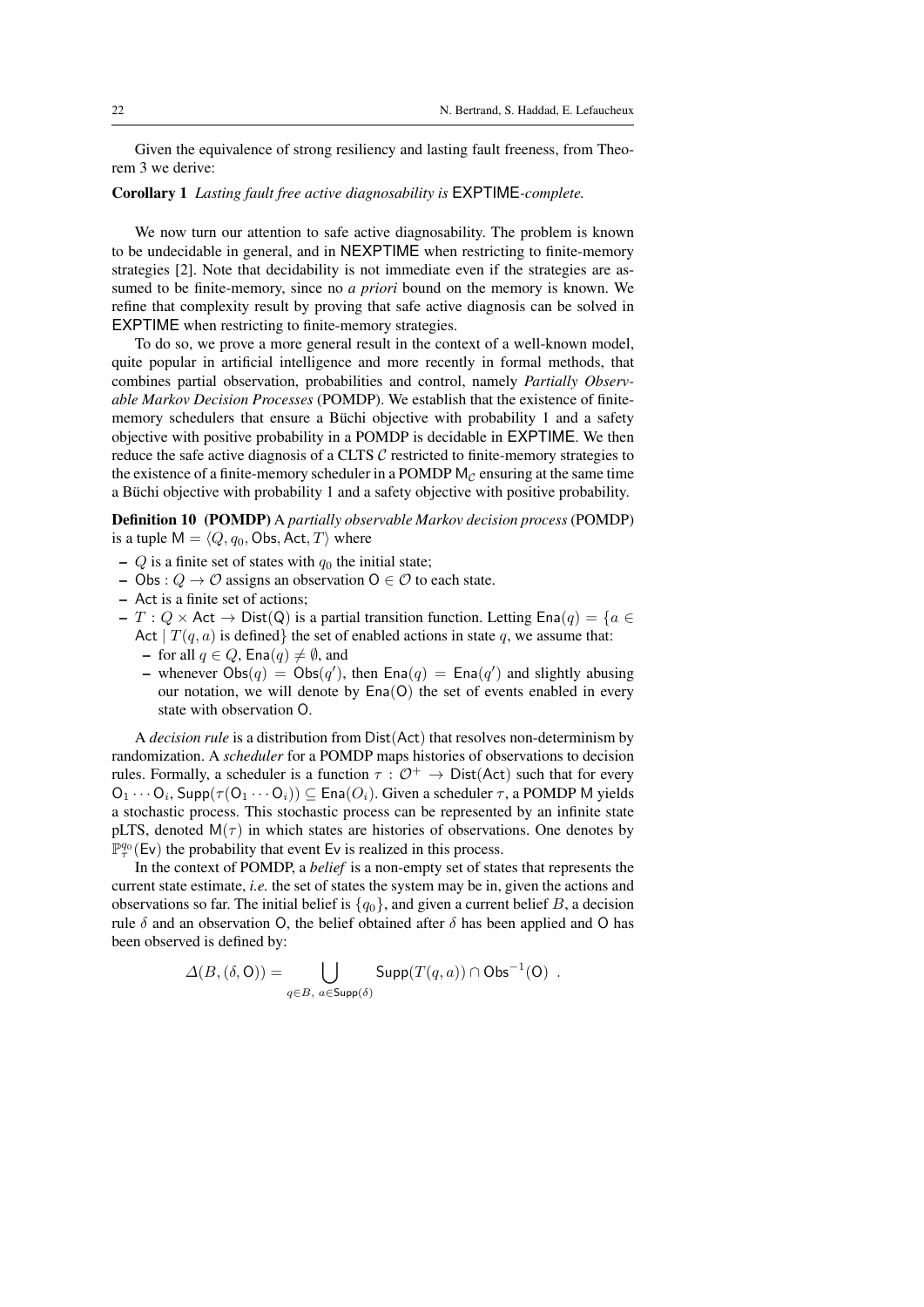Of course, beliefs can similarly be defined for CLTS. Again, the initial belief is  ${q_0}$ , and given a current belief B and an observed event b, the belief obtained after b has been observed is defined by:

$$
\Delta(B, b) = \{q \in Q \mid \exists q' \in B, \rho \in \mathsf{SR}_1, q' \xrightarrow{\rho} q \land \pi(\rho) = b\}.
$$

Intuitively,  $\Delta(B, b)$  is the set of states a partially observable systems may be in, given that the previous belief was  $B$  and observation  $O$  occurred. It does not depend on the strategy as every controllable event is observable. The set of beliefs is denoted  $\mathcal{B}l_{\mathcal{C}}$ and we drop the subscript when there is no risk of confusion. Beliefs are of importance since they formalize the discrete information an observer has on the current state of the system.

Aiming at providing a POMDP  $M_C$  for the safe active diagnosis problems of a CLTS  $C$ , we face several difficulties. First, in a CLTS the observations are related to events while in a POMDP they are related to states. Fortunately, the relevant information pertaining to the observations, namely the information about ambiguity of observed sequences, is available in the belief. Thus (with one exception) the states are pairs of a state  $q$  of the CLTS and a belief  $B$ . A second adaptation concerns the control mechanism. In  $\mathcal{C}$ , the control is performed by choosing (possibly randomly) a subset of allowed controllable events. Thus actions of  $M_C$  are subsets of events that include the uncontrollable events. Given some control decision  $\mathcal{L}^{\bullet}$ , to define the transition probability of  $M_{\mathcal{C}}$  from  $(q, B)$  to  $(q', B')$ , one must consider all paths in  $\mathcal{C}$ labelled by events of  $\Sigma^{\bullet}$  from q to q' such that the last event is the only observable one. The probability of any such path is obtained by the product of the individual step probabilities. The latter are then defined by the normalization of weights w.r.t.  $\Sigma^{\bullet}$ . Finally, there cannot be infinite paths of unobservable events due to the convergence of  $C$ . However some paths can reach, via unobservable events, a state from which no event of  $\Sigma^{\bullet}$  is enabled. In other words, the control  $\Sigma^{\bullet}$  applied in  $(q, B)$  may have a positive probability to reach a deadlock (*i.e.* the chosen decision rule leads to a strategy for the CLTS which is not live). In order to capture this behaviour and to obtain a non defective probability distribution, we add an additional state lost, that corresponds to such deadlocks. The next definition formalizes our approach.

**Definition 11** The POMDP  $M_{\mathcal{C}} = \langle Q^{M_{\mathcal{C}}}, q_0^{M_{\mathcal{C}}}, \text{Obs}, \text{Act}, T^{M_{\mathcal{C}}} \rangle$  derived from a CLTS  $C = \langle Q, q_0, \Sigma, T \rangle$  is defined by:

- $-Q^{\mathsf{M}_{\mathcal{C}}}=Q\times\mathcal{B}l_{\mathcal{C}}\uplus\{\textbf{lost}\} \text{ with } q^{\mathsf{M}_{\mathcal{C}}}_0=(q_0,\{q_0\});$
- the set of observations is  $\mathcal{O} = \mathcal{B}l_{\mathcal{C}} \cup \{\text{lost}\}\$ , with  $\text{Obs}(\text{lost}) = \text{lost}$  and for  $(q, B) \in Q^{Mc}$ ,  $Obs((q, B)) = B;$
- $-$  Act =  $\{\Sigma^\bullet \subseteq \Sigma \mid \Sigma^\bullet \supseteq \Sigma \setminus \Sigma_c\};$
- for every  $(q_1, B) \in Q^{Mc}$  and  $\Sigma^{\bullet} \in$  Act,  $T^{Mc}((q_1, B), \Sigma^{\bullet}) = \mu \in \text{Dist}(Q^M)$ where:

$$
- \ \mu((q',B')) =
$$

$$
\sum_{\substack{\Delta(B,b)=B'\\b\in\Sigma^\bullet\cap\Sigma_o}}\sum_{\substack{a_1,\ a_2,\ \dots \ a_n\\a_1\cdots a_n\in\Sigma^\bullet\cap\Sigma_u}}\left(\prod_{i=1}^n T^{\Sigma^\bullet}(q_i,a_i,q_{i+1})\right)\cdot T^{\Sigma^\bullet}(q_{n+1},b,q');
$$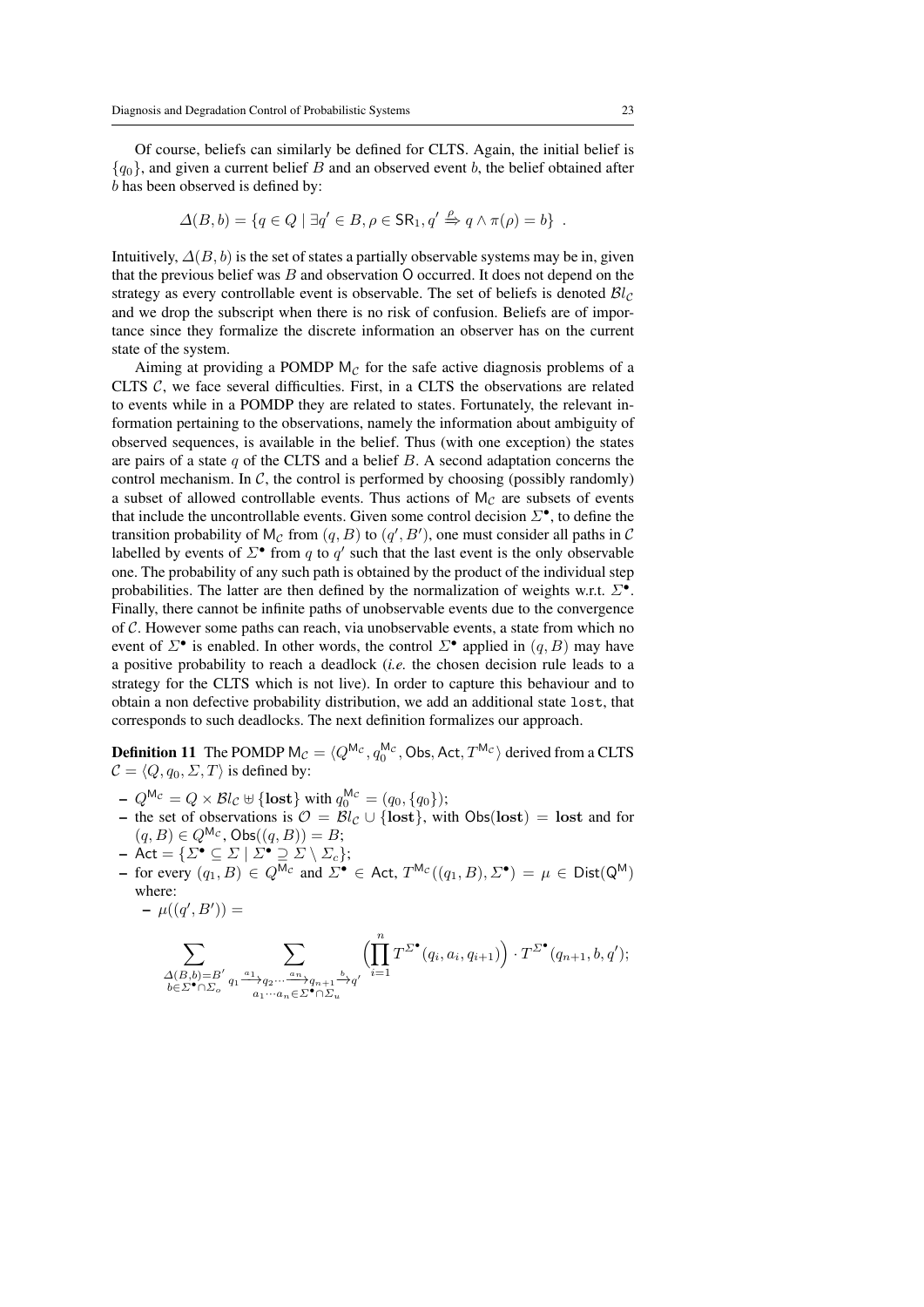$$
-\mu(\text{lost}) = \sum_{\substack{q_1 \stackrel{a_1}{\longrightarrow} q_2 \cdots \stackrel{a_n}{\longrightarrow} q_{n+1} \\ a_1 \cdots a_n \in \Sigma^{\bullet} \cap \Sigma_u \\ G^{\Sigma^{\bullet}}(q_{n+1}) = 0}} \prod_{i=1}^n T^{\Sigma^{\bullet}}(q_i, a_i, q_{i+1});
$$

 $-$  for every  $\Sigma^\bullet \in$  Act,  $T^{\mathsf{M}_{\mathcal{C}}}(\texttt{lost},\Sigma^\bullet) = \mathbf{1}_{\texttt{lost}}.$ 

Given C, the construction of M<sub>C</sub>, which is of size in  $2^{O(|Q|+|\Sigma|)}$ , can be done in exponential time. Also, the probability distributions over next states ( $\mu$  in Definition 11) are presented as sums over paths of  $C$ , but they can be computed in polynomial time by matrix operations (as for DTMC).

A CLTS  $\mathcal C$  and its associated POMDP  $M_{\mathcal C}$  are closely related. In particular, strategies in  $\mathcal C$  and schedulers in  $M_{\mathcal C}$  are in a one-to-one correspondence. On the one hand, let us explain how to naturally derive a strategy  $\sigma$  for C from a scheduler  $\tau$  in M<sub>C</sub>. For an observed sequence  $a_1 \cdots a_n \in \Sigma_o^*$ , there is a unique sequence of beliefs  $B_0, \dots B_n$  such that  $B_0 = \{q_0\}$  and for all  $i < n$ ,  $B_{i+1} = \Delta(B_i, a_{i+1})$ . We then set  $\sigma(a_1 \cdots a_n) = \tau(B_0 \cdots B_n)$ . Notice that the strategy  $\sigma$  obtained that way is not necessarily live: for example, if after  $B_1, \ldots, B_n$  the choice of  $\sigma$  leads with positive probability to lost, then  $\sigma$  is not live. However, as soon as  $\tau$  ensures to avoid state lost, then the corresponding strategy  $\sigma$  is live.

On the other hand, to a live strategy  $\sigma$  for C, we can associate a scheduler  $\tau$  in  $M_{\mathcal{C}}$  that always avoids lost. For a sequence of observations that does not contain lost, thus of the form  $B_0 \cdots B_n$ , with  $B_i \subseteq Q$  for all i, we pick  $a_1 \cdots a_n \in \Sigma_o^*$ an observed sequence such that for all  $i < n$ ,  $B_{i+1} = \Delta(B_i, a_{i+1})$ . We then set  $\tau(B_0 \cdots B_n) = \sigma(a_1 \cdots a_n)$ . Note that the observed sequence is not uniquely defined from  $B_0 \cdots B_n$ . However, if  $a_1 \cdots a_n$  and  $a'_1 \cdots a'_n$  both lead to the belief  $B_n$ , the set of possible states of the CLTS after both observed sequences is the same. Therefore, the same subsets  $\Sigma^{\bullet}$  after both sequences leave the system live, and the same actions  $\Sigma^{\bullet}$  yield a probability distribution  $\mu$  such that  $\mu$ (lost) = 0.

Moreover, if  $(\sigma, \tau)$  is a pair of live strategy and corresponding scheduler (that always avoids lost), the probability measures  $\mathbb{P}_{\mathcal{C}_{\sigma}}$  and  $\mathbb{P}_{\tau}^{M_{\mathcal{C}}}$  are essentially equivalent. More precisely, the product in  $M<sub>C</sub>$  with the belief does not change the probability measure defined by  $C_{\sigma}$ .

We now show how to decide for POMDP the existence of a finite-memory scheduler that ensures a Büchi objective with probability one and a safety objective with positive probability. We use LTL notations to denote sets of paths in a POMDP, such as  $\Diamond$ ,  $\Box$  and  $\Box \Diamond$  for eventually, always and infinitely often respectively.

Theorem 5 *The problem whether, given a POMDP* M *with subsets of states* F *and* I*, there exists a finite-memory scheduler*  $\tau$  *such that*  $\mathbb{P}^{\mathsf{M}}_{\tau}(\square\lozenge F) = 1$  *and*  $\mathbb{P}^{\mathsf{M}}_{\tau}(\square I) > 0$ *is* EXPTIME*-complete.*

Theorem 5 derives from Propositions 3 and 4 below, that state, respectively, the upper bound in the general case, and the lower bound in a particular case, namely for the safe active diagnosability under finite-memory strategies.

Proposition 3 *Given a POMDP* M *with subsets of states* F *and* I*, one can decide in* **EXPTIME** whether there exists a finite-memory scheduler  $\tau$  such that  $\mathbb{P}^{\mathsf{M}}_{\tau}(\Box \Diamond F) = 1$ *and*  $\mathbb{P}_{\tau}^{M}(\square I) > 0$ *.*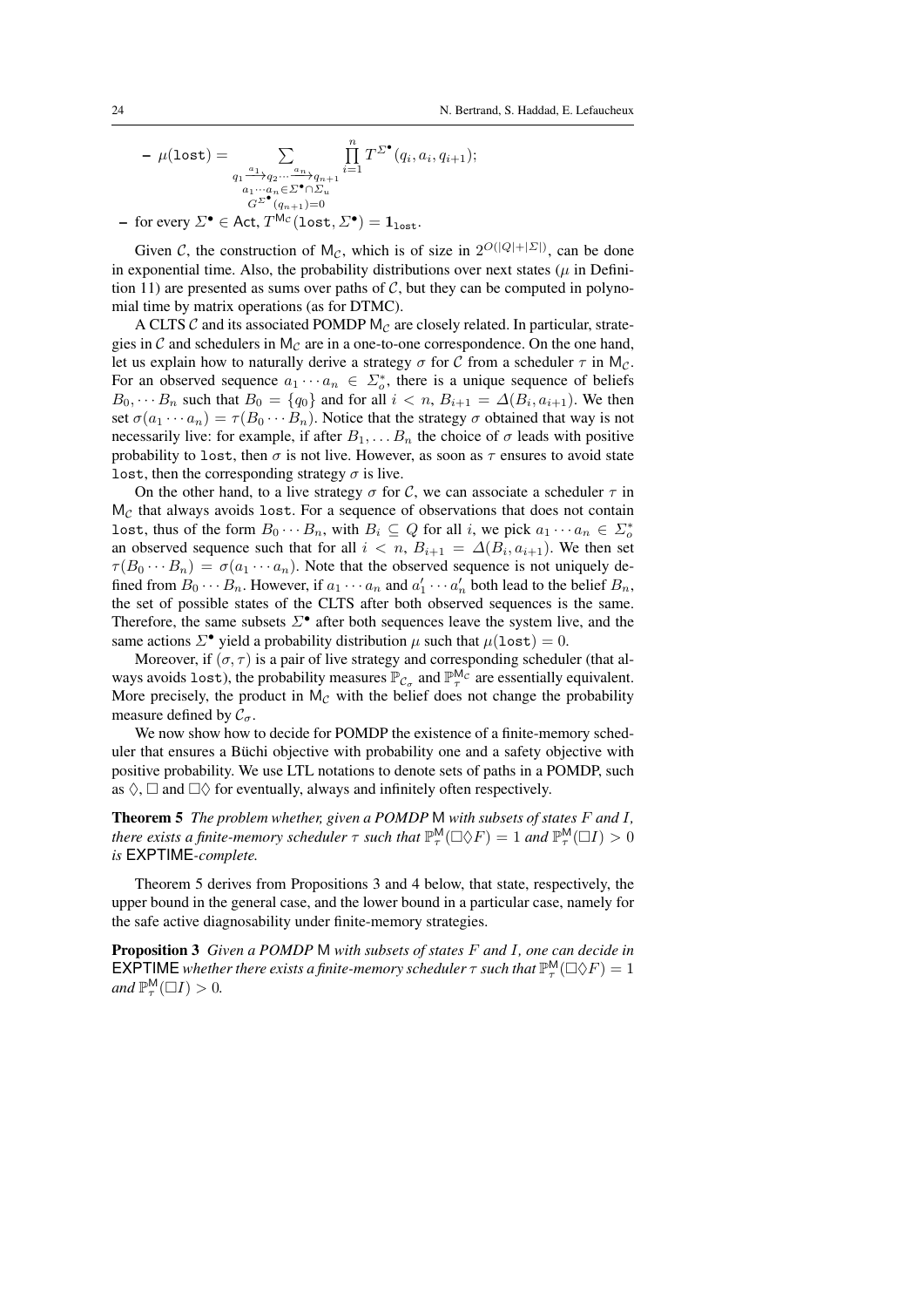*Proof* In this proof, the POMDP  $M = \langle Q, q_0, \text{Obs}, \text{Act}, T \rangle$  is fixed, and we use notation  $\mathbb{P}_{\tau}^{\delta_0}(\text{Ev})$  to denote the probability of the event Ev under scheduler  $\tau$  assuming that instead of  $q_0$ , the initial state in M is given by the distribution  $\delta_0 \in \text{Dist}(Q)$ .

Let us first explain how to compute the following set of pairs of beliefs:

$$
\begin{aligned}\n\textsf{Win}_{=1} &= \{ (B', B) \mid B' \subseteq I, \ B' \subseteq B \text{ s.t. } \exists \tau \text{ s.t. } \\
&\forall \delta_0 \text{ with } \textsf{Supp}(\delta_0) = B, \ \mathbb{P}^{\delta_0}_\tau(\Box \Diamond F) = 1 \text{, and } \\
&\forall \delta'_0 \text{ with } \textsf{Supp}(\delta'_0) = B', \ \mathbb{P}^{\delta'_0}_\tau(\Box I) = 1 \} \end{aligned}
$$

Intuitively,  $Win_{=1}$  denotes pairs of beliefs such that there exists a scheduler that ensures a Büchi objective almost-surely from the larger belief, and a safety objective almost-surely from the smaller one. Note that, in the definition of  $Win_{=1}$ , we do not require the scheduler  $\tau$  to be finite-memory. Given that we consider pairs of beliefs, we introduce the following notation:  $\Delta((B',B),O_1) = (\Delta(B',O_1), \Delta(B,O_1)),$ and similarly for sequences of actions and observations. Also, for  $X \subseteq Q$  a subset of states, we denote by  $\mathcal{B}l_{\subseteq X} = \{B \in \mathcal{B}l \mid B \subseteq X\}$  the set of beliefs contained in X.

**Lemma 2** Let Win<sub>∞</sub> be the greatest fixed point starting from  $\{(q, B', B) \in Q \times$  $Bl \times Bl \mid q \in B, B' \subseteq B, B' \subseteq I$  *of the following operator:* 

$$
W \mapsto \{ (q, B'_1, B_1) \mid \exists n \ge 1, \exists q_0 \dots q_n \in Q, \exists \alpha_1, \dots \alpha_n \exists \mathbf{O}_1 \dots \mathbf{O}_n, (B'_2, B_2) = \Delta((B'_1, B_1), (\alpha_1, \mathbf{O}_1) \dots (\alpha_n, \mathbf{O}_n)), \forall q' \in B_2, (q', B'_2, B_2) \in W, q_0 = q, q_n \in F, \forall i < n, T(q_i, \alpha_{i+1})(q_{i+1}) > 0, \forall 1 \le j \le n, \text{Obs}(q_j) = \mathbf{O}_j, \forall i \le n, \forall \mathbf{O}'_i, \text{ for } (B'_3, B_3) = \Delta((B', B), (\alpha_1, \mathbf{O}_1) \dots (\alpha_{i-1}, \mathbf{O}_{i-1})(\alpha_i, \mathbf{O}'_i)) we have \forall q' \in B_3, (q, B'_3, B_3) \subseteq W \cap Q \times \mathcal{B}l_{\subseteq I} \times \mathcal{B}l \}.
$$

*We have*  $\text{Win}_{=1} = \{ (B', B) \mid \forall q \in B, (q, B', B) \in \text{Win}_{\infty} \}.$ 

*Proof* (of Lemma 2) To establish that  $Win_{-1}$  corresponds to the projection on the pair of beliefs of Win<sub>∞</sub>, we first assume that for all  $q \in B$ ,  $(q, B', B)$  belongs to  $\text{Win}_{\infty}$ , and exhibit a scheduler  $\tau$  that witnesses  $(B', B) \in \text{Win}_{=1}$ . Let us define  $\tau$  as follows. The scheduler  $\tau$  has finite memory  $\mathcal{B}l \times \mathcal{B}l$ . From memory state  $(B', B)$ ,  $\tau$ dictates to play uniformly all actions  $\alpha$  such that for every observation O and every  $q \in \Delta(B, \alpha, 0)$ , we have  $(q, \Delta((B', B), \alpha, 0)) \in \mathsf{Win}_{\infty}$ . Note that this set of "safe" actions is necessarily non empty because  $(q, B', B) \in \mathsf{Win}_{\infty}$ . If  $\alpha$  is played, and O is observed, the memory state of  $\tau$  is updated to  $\Delta((B',B),\alpha, 0)$ , which is still in  $Win_{\infty}$ , by assumption on  $\alpha$ . The scheduler  $\tau$  then continues similarly with memory state  $\Delta((B',B),\alpha,0)$ .

So defined, let us show that  $\tau$  witnesses  $(B', B) \in \mathsf{Win}_{=1}$ . First, let  $\delta_0$  be a distribution with support B. The scheduler  $\tau$  ensures to stay (surely) in Win<sub>∞</sub>. Moreover, for every  $q \in B$ , with a positive probability, say  $p_{(q,B',B)} > 0$ , the sequence  $(\alpha_1, 0_1)\cdots(\alpha_n, 0_n)$  of actions and observations leading to F that derives from the fixpoint definition, happens from q. There are finitely many  $p_{(q,B',B)}$ , all are positive, so they are lower bounded by some positive value p. Playing  $\tau$  forever thus ensures visiting  $F$  almost surely, and iterating this reasoning, even visiting  $F$  infinitely often with probability 1. Now, assuming  $B' \neq \emptyset$  let  $\delta'_0$  be a distribution with support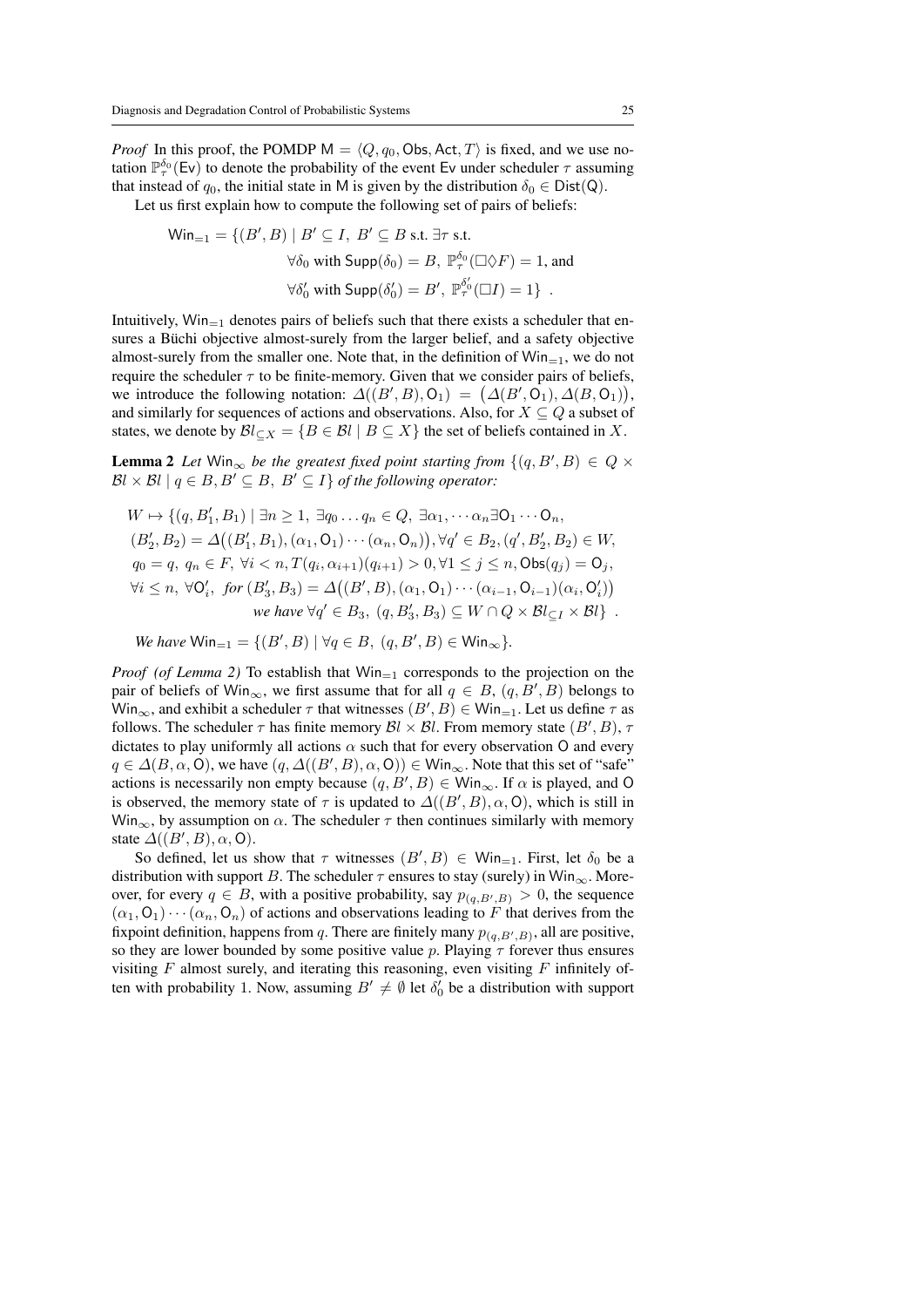B'. Any action picked by  $\tau$  ensures that, whatever the observation, the first beliefcomponent remains in *I*. Therefore, surely, from distribution  $\delta'_0$  the plays stay in the invariant I.

Let us now assume that the triplet  $(q, B', B)$  is removed during the iterative computation of the fixed point  $W_{\infty}$ . We prove, by induction on k, that if  $(q, B', B)$  is removed at iteration k, then,  $(B', B) \notin \mathsf{Win}_{=1}$ . If  $k = 0$ , the pair is removed at initialization, hence  $B' \nsubseteq I$  or  $B' \nsubseteq B$ , and obviously  $(B', B) \notin W$ in<sub>=1</sub>. Otherwise it happens at the k-th iteration, for some  $k \geq 1$ . Assume, towards a contradiction, that there exists a scheduler  $\tau$ , witnessing that  $(B', B) \in \mathsf{Win}_{=1}$ . In particular, there exists a sequence of pairs of actions and observations allowed by the scheduler  $(\alpha_1, 0_1) \cdots (\alpha_n, 0_n)$  so that there exists  $q_0 \ldots q_n \in Q$  with  $q_0 =$  $q, q_n \in F, \forall i \langle n, T(q_i, \alpha_{i+1})(q_{i+1}) > 0, \forall 1 \le j \le n \text{ and } \text{Obs}(q_j) = \text{O}_j.$ Because the triple  $(q, B', B)$  was removed at iteration k, it must be that, either (1) for  $(B'_2, B_2) = \Delta((B', B), (\alpha_1, O_1) \cdots (\alpha_n, O_n)),$  there exists  $q_2 \in B_2$  such that  $(q_2, B', B) \notin W_{k-1}$ , (2) no path corresponding to a sequence  $(\alpha_1, O_1) \cdots (\alpha_n, O_n)$ satisfying (1) and starting in q ends in F or (3) there exists an index i and an observation  $O'_i$  such that for  $(B'_3, B_3) = \Delta((B', B), (\alpha_1, O_1) \cdots (\alpha_{i-1}, O_{i-1})(\alpha_i, O'_i))$ there exists  $q \in B_3$ ,  $(q, B'_3, B_3) \notin W_{k-1} \cap Q \times \mathcal{B}l_{\subseteq I} \times \mathcal{B}l$ . In the first case, it means that either there is a positive probability, under  $\tau$  to reach a pair of beliefs out of  $W_{k-1}$ , and thus out of Win<sub>=1</sub> by induction hypothesis. As the sequence of action and observations was chosen so that one can reach  $F$  from  $q$ , the second case implies that the first case holds with our selected sequence of actions and observations. For the third case, let  $(B'_3, B_3) = \Delta((B', B), (\alpha_1, O_1) \cdots (\alpha_{i-1}, O_{i-1})(\alpha_i, O'_i))$ . Either there exists  $q' \in B_3$  such that  $(q, B'_3, B_3) \notin W_{k-1}$ , then it is treated similarly to the first case. Else  $B'_3 \notin Bl_{\subseteq I}$ . Observe that, in this case, the second requirement on  $\tau$  is not satisfied since  $\mathbb{P}_{\sigma}^{\delta_0'}(\square I) < 1$ .  $\square$ 

Thanks to Lemma 2,  $Win_{=1}$  can be computed in EXPTIME. Let us now define Lose as the set of beliefs that are clearly losing:

$$
\mathsf{Loss} = \{ B \in \mathcal{B}l \mid \neg \exists \tau \, \forall \delta_0 \text{ with } \mathsf{Supp}(\delta_0) = B, \mathbb{P}^{\delta_0}_\tau(\Box \Diamond F) = 1 \}.
$$

As established *e.g.* in [3] in the more general framework of 2-player stochastic games with signals, Lose can also be computed in EXPTIME.

Informally, we now consider the set of beliefs from which one can reach, while staying in  $I$ , and not risking to fall in Lose, some belief  $B$  such that there exists  $B' \neq \emptyset$  with  $(B', B) \in \mathsf{Win}_{=1}$ . Formally, let Win be the following set of beliefs:

 $\textsf{Win} = \{B_0 \in \mathcal{B}l \mid \exists (B', B) \in \textsf{Win}_{=1} \text{ s.t. } B' \neq \emptyset \text{ and } \}$  $\exists \alpha_1 \cdots \alpha_n, \ \exists \mathsf{O}_1 \cdots \mathsf{O}_n, \ \Delta\big(B_0, (\alpha_1, \mathsf{O}_1) \cdots (\alpha_n, \mathsf{O}_n)\big) = B$  $\forall i \leq n, \ \forall \mathsf{O}_i', \ \Delta\big(B_0, (\alpha_1, \mathsf{O}_1) \cdots (\alpha_{i-1}, \mathsf{O}_{i-1})(\alpha_i, \mathsf{O}_i')\big) \notin \mathsf{Lose}\}.$ 

The set Win characterizes winning beliefs, that is, beliefs from which there exists a finite-memory scheduler ensuring at the same time, the Büchi objective  $\Box \Diamond F$  almostsurely, and the safety objective  $\Box I$  with positive probability. Formally:

**Lemma 3**  $B_0 \in$  Win *if and only if for every*  $\delta_0$  *with*  $\text{Supp}(\delta_0) = B_0$ *, there exists a* finite-memory scheduler  $\tau$  such that  $\mathbb{P}^{\delta_0}_\tau(\Box\Diamond F)=1$  and  $\mathbb{P}^{\delta_0}_\tau(\Box I)>0$ .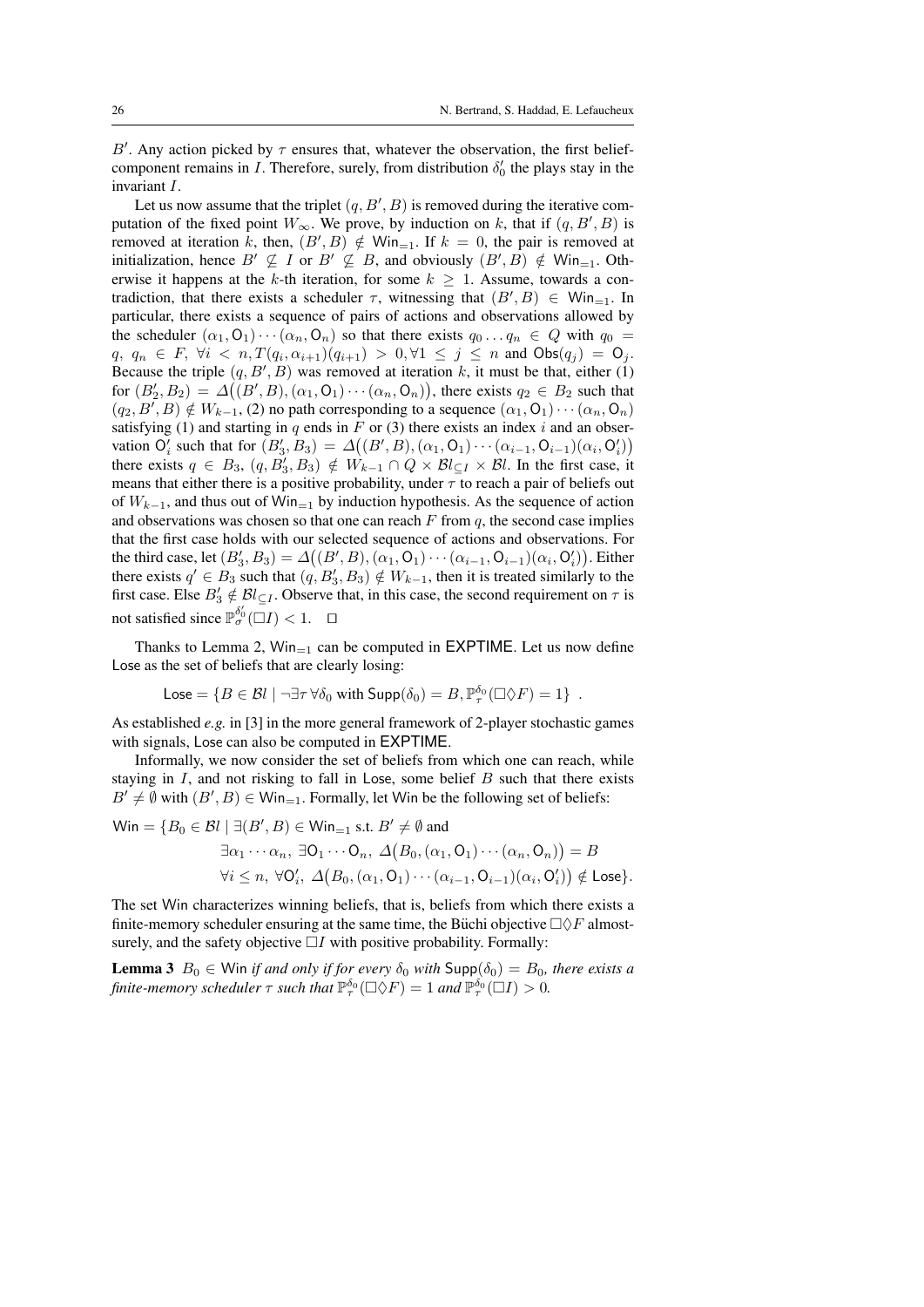*Proof* (of Lemma 3) Assume first that  $B_0 \in$  Win. We design a finite memory scheduler  $\tau$  that is winning from any initial distribution  $\delta_0$  with support  $B_0$ . In a first mode,  $\tau$  aims at reaching a pair of beliefs  $(B', B) \in \mathsf{Win}_{=1}$  from  $B_0$ . More precisely,  $\tau$ plays the path that leads from  $B_0$  to some  $B \in \mathcal{B}$  such that there exists  $B' \neq \emptyset$ with  $(B', B) \in \mathsf{Win}_{=1}$ . If this succeeds,  $\tau$  then switches to another mode, where it behaves as the winning scheduler that starts from  $(B', B)$  in Lemma 2. If it fails, the play ends in a belief  $B_1 \notin \text{Lose}$  (by definition of Win), and from there  $\tau$  plays to ensure visiting F infinitely often with probability 1. All in all,  $\tau$  ensures almost surely visiting  $F$  infinitely often, and with positive probability (the probability of the prefix leading to  $B$ , times the probability that the play is in  $B'$  at that time point) to stay in *I*. Note that the size of the memory  $\tau$  uses is in  $O(|\mathcal{B}l|^2)$ .

Let now  $\delta_0$  be an initial distribution with support  $B_0$ , and assume that there exists a finite-memory scheduler  $\tau$  such that  $\mathbb{P}_{\tau}^{\delta_0}(\Box \Diamond F) = 1$  and  $\mathbb{P}_{\tau}^{\delta_0}(\Box I) > 0$ . We consider  $\mathcal{M}_{\tau}$  the Markov chain generated by  $\tau$ , with finite state space  $Q \times$  Mem, where Mem is a finite set of memory states. Without loss of generality, we iteratively tag each state of  $\mathcal{M}_{\tau}$  with its associated belief. Since  $\tau$  is winning, there must exist a BSCC C in  $\mathcal{M}_{\tau}$ , reachable from some  $(q_0, m_0, B_0)$  via an I-path (a path where all belief tags are included in I), and such that all states  $(q, m, B) \in C$  satisfy  $q \in I$ , and there exists a state  $(q_f, m_f, B_f) \in \mathcal{C}$  such that  $q_f \in F$ . Pick any state  $(q, m, B) \in \mathcal{C}$ . From  $(q, m, B)$ , under scheduler  $\tau$ , all plays stay in *I*. Moreover, for any  $q' \in B$ , from  $(q', m, B)$ , under scheduler  $\tau$ , almost all plays visit F infinitely often. As a consequence, by the definition of  $\text{Win}_{=1}$ ,  $({q}, B) \in \text{Win}_{=1}$ . Then, we conclude that  $B_0 \in$  Win, exploiting the *I*-path from  $(q_0, m_0, B_0)$  to *C* (and thus to any of its states), and the fact that  $\tau$  ensures  $\Box \Diamond F$  almost-surely, and thus always avoids Lose.  $\Box$ 

Win characterizes the winning beliefs, and can be computed in EXPTIME. We thus showed the computability in  $\mathsf{EXPTIME}$  of the set of supports  $B$  from which there exists a finite-memory scheduler  $\tau$  such that  $\mathbb{P}^B_\tau(\Box \Diamond F) = 1$  and  $\mathbb{P}^B_\tau(\Box I) > 0$ .  $\Box$ 

Now the safe active diagnosis restricted to finite-memory strategies can be reduced to the existence for POMDP of a finite-memory scheduler that ensures a Büchi objective almost surely, and a safety objective with positive probability. As  $M_c$  is exponential in the size of  $C$  and the algorithm on the POMDP is in EXPTIME, we obtain a 2EXPTIME complexity upper-bound. Fortunately, in order to avoid a doubly exponential blowup and to establish the EXPTIME complexity, we observe that the exponential comes in both cases from the computation of beliefs depending *only* on the original CLTS. This implies that the safe active probabilistic diagnosis problem is in EXPTIME when restricted to finite-memory strategies.

## Corollary 2 *The safe active diagnosis problem restricted to finite-memory strategies is decidable in* EXPTIME*.*

*Proof* Given a CLTS C, we build  $M_c$  and decide if  $\{q_0\}$  is a support from which there exists a scheduler  $\tau$  ensuring  $\mathbb{P}^{\{q_0\}}_t(\Box \Diamond F) = 1$  and  $\mathbb{P}^{\{q_0\}}_t(\Box I) > 0$  with  $I =$  $\{(q, B) | q \in Q_c\}$  and  $F = \{(q, B) | B \subseteq Q_f \vee q \in Q_c\}$ . Due to the link between  $M_{\mathcal{C}}$  and  $\mathcal{C}$ , this choice of F corresponds to runs that are either correct or surely faulty in  $C$  and this choice of  $I$  corresponds to runs that are correct. Thus there exists a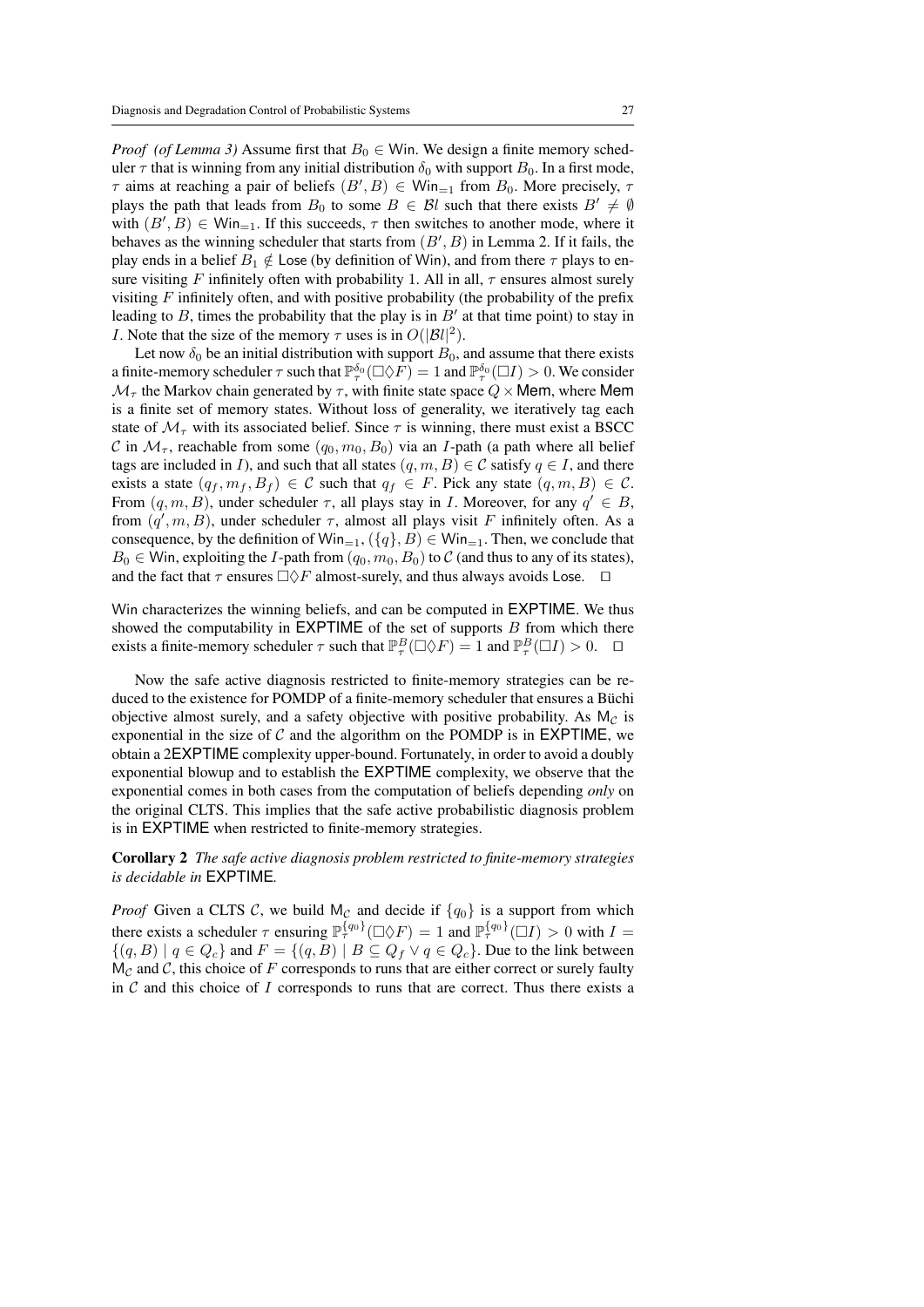finite-memory scheduler  $\tau$  as defined above iff the corresponding strategy  $\sigma$  in C ensures safe active diagnosis. Moreover, as explained above the corollary, deciding the existence of this scheduler can be done in  $EXPTIME$ .  $\Box$ 

A matching lower-bound is already known from the literature:

Proposition 4 ([2]) *The safe active diagnosis problem restricted to finite-memory strategies is* EXPTIME*-hard.*

Obviously, this lower bound also holds for the more general problem: on POMDP, whether there exists a finite-memory strategy ensuring a Büchi objective almostsurely and a safety objective with positive probability.

### 4 Conclusion

We have studied the active diagnosis of partially observable probabilistic transition systems combined with some degradation control. More precisely we have introduced two new notions of degradation both in a qualitative and a quantitative ways. We have established their links with the notion of safety in the finite, infinite and finite controllable cases. Afterwards we have proved that the quantitative versions of the corresponding decision problems were undecidable. Contrary to the safe active diagnosis, the qualitative versions of these problems are EXPTIME-complete even though the associated diagnosers may require infinite memory.

We now have a set of algorithmic results both in the passive and active framework which could justify the development of a tool. At first, this will require to choose and study a more appropriate formalism than probabilistic transition systems from a modelling point of view. Another direction would consist in studying a different notion of faulty runs. Here a run is faulty once a fault has occurred. A fault could only represent a degradation of the system which can still be partially available. In this alternative framework, the degradation to be evaluated would be the evolution of the number of faults in a run w.r.t. its length.

#### References

- 1. C. Baier and J.-P. Katoen. *Principles of model checking*. MIT Press, 2008.
- 2. N. Bertrand, E. Fabre, S. Haar, S. Haddad, and L. Hélouët. Active diagnosis for probabilistic systems. In *Proceedings of FoSSaCS'14*, volume 8412 of *Lecture Notes in Computer Science*, pages 29–42. Springer, 2014.
- 3. N. Bertrand, B. Genest, and H. Gimbert. Qualitative determinacy and decidability of stochastic games with signals. In *Proceedings of LICS'09*, pages 319–328. IEEE Computer Society, 2009.
- 4. N. Bertrand, S. Haddad, and E. Lefaucheux. Foundation of diagnosis and predictability in probabilistic systems. In *Proceedings of FSTTCS'14*, volume 29 of *Leibniz International Proceedings in Informatics*, pages 417–429. Leibniz-Zentrum für Informatik, 2014.
- 5. K. Chatterjee, L. Doyen, and T. A. Henzinger. A survey of partial-observation stochastic parity games. *Formal Methods in System Design*, 43(2):268–284, Oct 2013.
- 6. H. Gimbert and Y. Oualhadj. Probabilistic automata on finite words: Decidable and undecidable problems. In *ICALP 2010*, volume 6199 of *Lecture Notes in Computer Science*, pages 527–538. Springer, 2010.